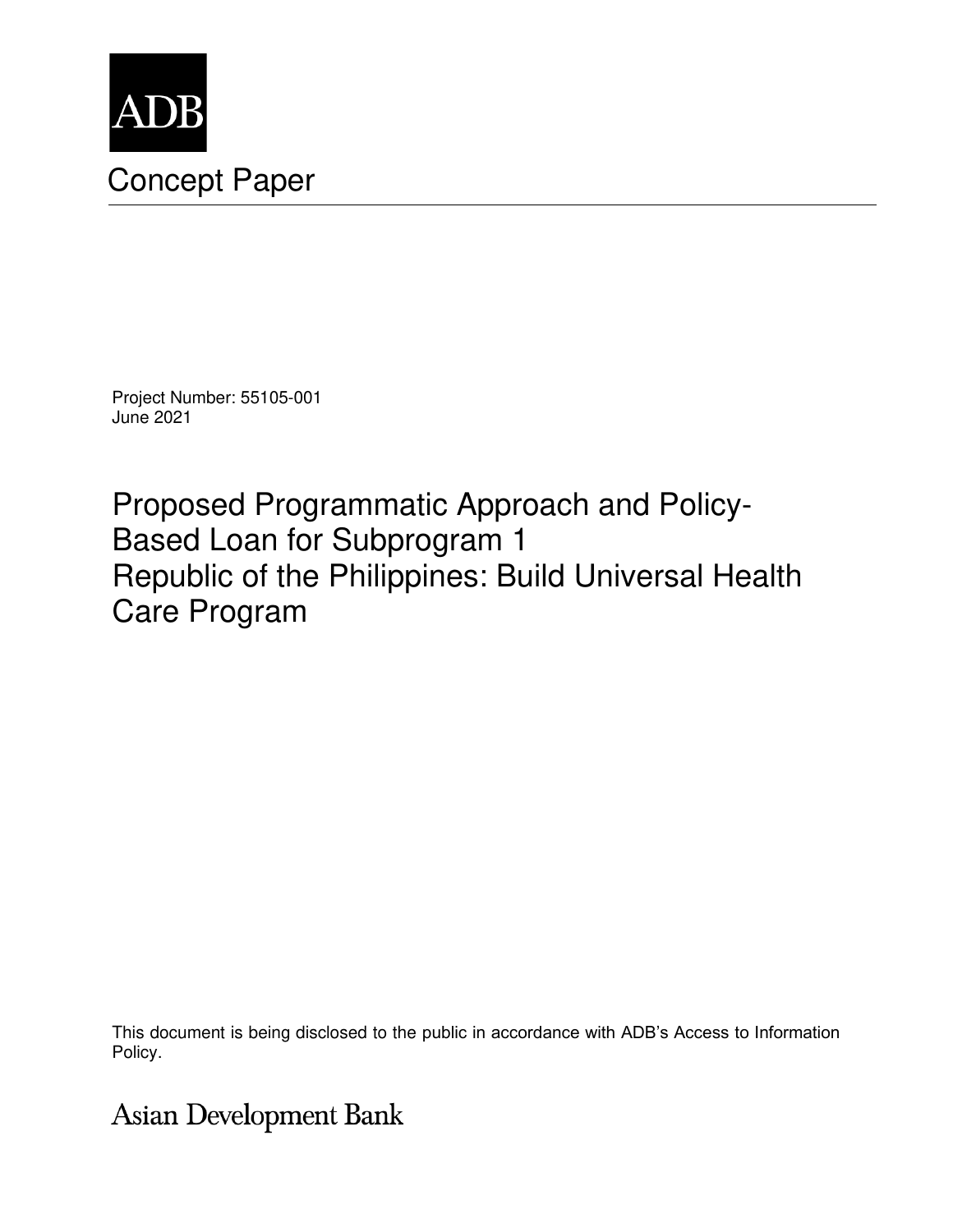#### **CURRENCY EQUIVALENTS**

(as of 31 May 2021)

| Currency unit | —   | peso/s $(\overline{P})$ |
|---------------|-----|-------------------------|
| P1.00         | $=$ | \$0.0209                |
| \$1.00        | $=$ | <b>P47.7550</b>         |

#### **ABBREVIATIONS**

| ADB          | Asian Development Bank                  |
|--------------|-----------------------------------------|
| <b>CHE</b>   | current health expenditure              |
| COVID-19     | coronavirus disease                     |
| <b>DOH</b>   | Department of Health                    |
| <b>IRA</b>   | internal revenue allotment              |
| LGU          | local government unit                   |
| <b>OP</b>    | operational priority                    |
| <b>OPE</b>   | out-of-pocket expenditure               |
| <b>PCWHS</b> | province- and city-wide health system   |
| <b>PHIC</b>  | Philippine Health Insurance Corporation |
| <b>PSA</b>   | <b>Philippine Statistics Authority</b>  |
| <b>RHU</b>   | rural health unit                       |
| <b>SDG</b>   | Sustainable Development Goal            |
| <b>SRH</b>   | sexual and reproductive health services |
| <b>UHC</b>   | universal health care                   |

### **NOTE**

In this report, "\$" refers to United States dollars.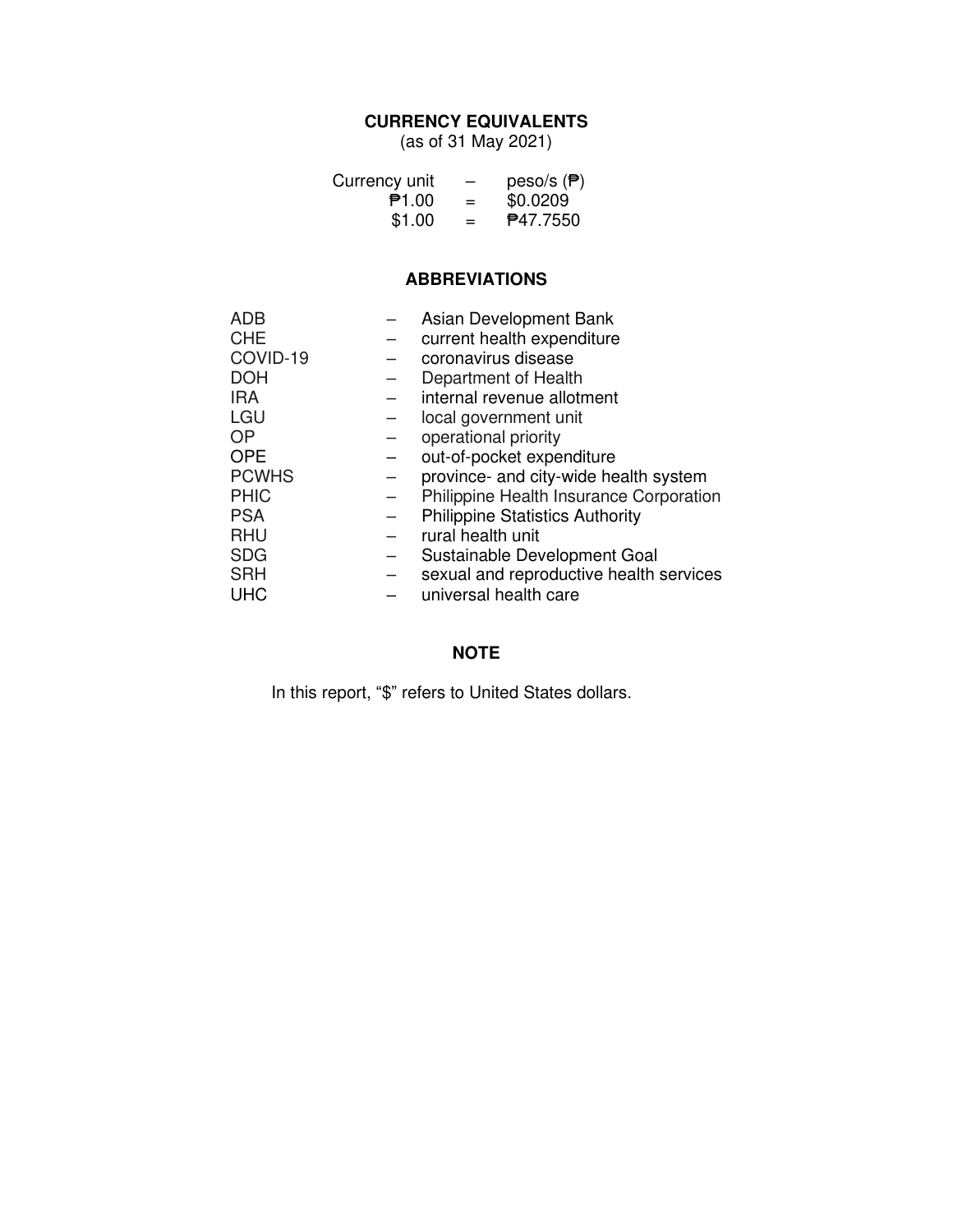| <b>Vice-President</b>   | Ahmed M. Saeed, Operations 2                                                                      |
|-------------------------|---------------------------------------------------------------------------------------------------|
| <b>Director General</b> | Ramesh Subramaniam, Southeast Asia Department (SERD)                                              |
| <b>Deputy Director</b>  | Winfried Wicklein, SERD                                                                           |
| General                 |                                                                                                   |
| <b>Directors</b>        | Ayako Inagaki, Human and Social Development Division (SEHS),<br><b>SERD</b>                       |
|                         | Kelly Bird, Philippines Country Office (PHCO), SERD                                               |
| <b>Team leaders</b>     | Eduardo Banzon, Principal Health Specialist, SEHS, SERD                                           |
|                         | Sakiko Tanaka, Principal Social Sector Specialist, SEHS, SERD                                     |
|                         | Cristina Lozano Astray, Principal Country Specialist, PHCO, SERD                                  |
| <b>Team members</b>     | Meenakshi Ajmera, Principal Safeguards Specialist, Office of the<br>Director General (SEOD), SERD |
|                         | Ruby Alvarez, Senior Project Officer (Infrastructure), PHCO, SERD                                 |
|                         | Oscar Amiel A. Badiola, Senior Programs Officer, PHCO, SERD                                       |
|                         | Andrew Bennett, Counsel, Office of General Counsel                                                |
|                         | Elizabeth Burges-Sims, Senior Social Development Specialist                                       |
|                         | (Gender and Development), SEHS, SERD                                                              |
|                         | Aekapol Chongvilaivan; Economist (Public Finance); Public                                         |
|                         | Management, Financial Sector, and Trade Division; SERD                                            |
|                         | Mariangela Paz Medina, Project Analyst, SEHS, SERD                                                |
|                         | Antoine Morel, Principal Environment Specialist, SEOD, SERD                                       |
|                         | Shekinah Wenceslao, Senior Operations Assistant, SEHS, SERD                                       |
| Peer reviewer           | Arindam Dutta, Senior Health Specialist, Health Sector Group,                                     |
|                         | Sustainable Development and Climate Change Department                                             |

In preparing any country program or strategy, financing any project, or by making any designation of or reference to a particular territory or geographic area in this document, the Asian Development Bank does not intend to make any judgments as to the legal or other status of any territory or area.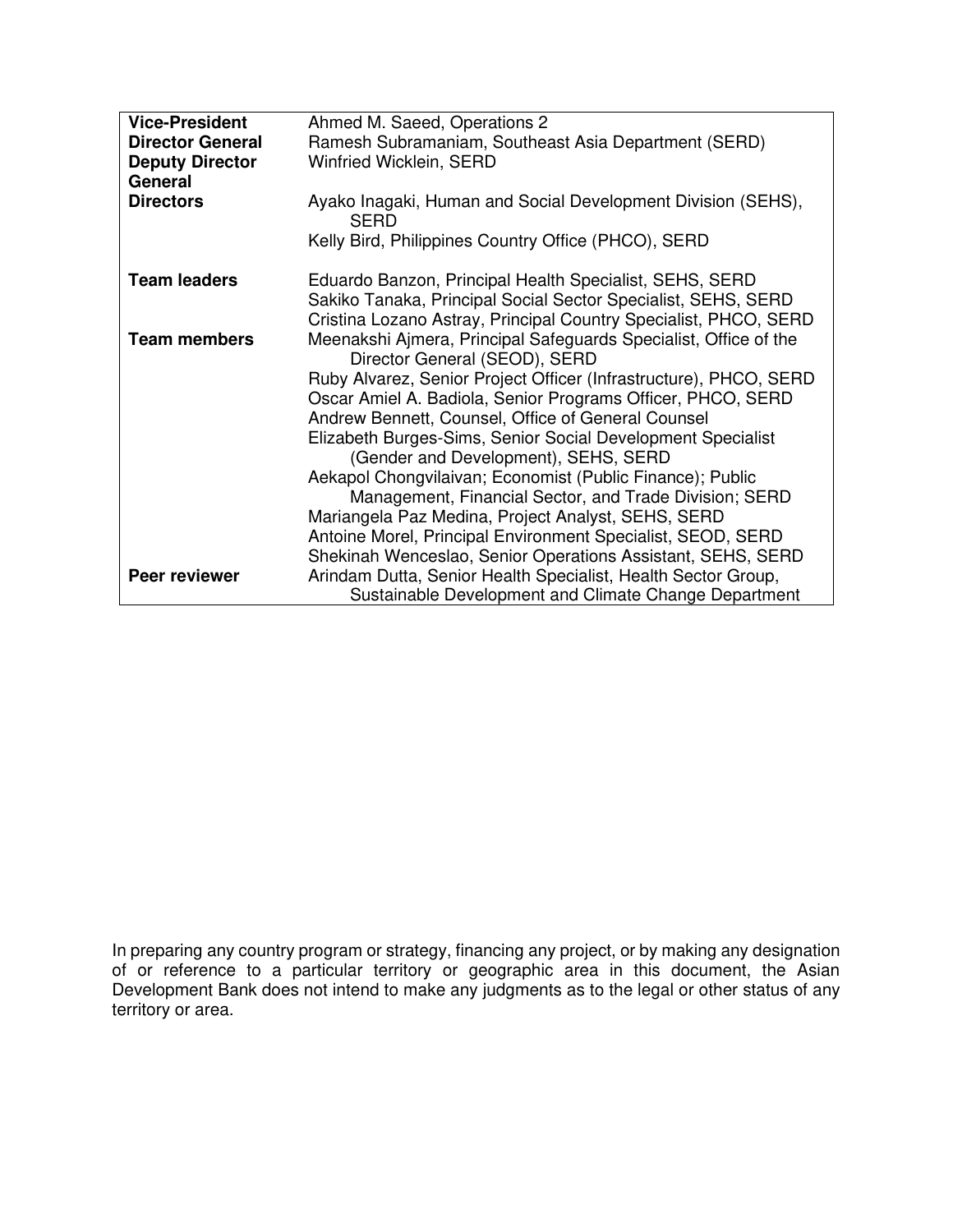#### **CONTENTS**

PROGRAM AT A GLANCE

#### **Page**

| I.   | THE PROPOSAL                                                                                                                                                                                                                                                            |                               |
|------|-------------------------------------------------------------------------------------------------------------------------------------------------------------------------------------------------------------------------------------------------------------------------|-------------------------------|
| Ш.   | PROGRAM AND RATIONALE                                                                                                                                                                                                                                                   |                               |
|      | <b>Background and Development Constraints</b><br>А.<br>В.<br>Policy Reform, ADB's Value Addition, and Sustainability<br>С.<br><b>Expected Outcome of the Reform</b><br>Development Financing Needs and Budget Support<br>D.<br>Е.<br><b>Implementation Arrangements</b> | 3<br>6<br>7<br>$\overline{7}$ |
| III. | DUE DILIGENCE REQUIRED                                                                                                                                                                                                                                                  | 7                             |
| IV.  | <b>PROCESSING PLAN</b>                                                                                                                                                                                                                                                  | 7                             |
|      | <b>Risk Categorization</b><br>А.<br><b>B.</b><br><b>Resource Requirements</b><br>C.<br><b>Processing Schedule</b>                                                                                                                                                       | 7<br>7<br>$\overline{7}$      |
| V.   | <b>KEY ISSUES</b>                                                                                                                                                                                                                                                       | 7                             |
|      | <b>APPENDIXES</b>                                                                                                                                                                                                                                                       |                               |
| 1.   | <b>Preliminary Policy Design and Monitoring Framework</b>                                                                                                                                                                                                               | 8                             |
| 2.   | <b>Technical Assistance Facility Utilization Update</b>                                                                                                                                                                                                                 | 13                            |
| 3.   | List of Linked Documents                                                                                                                                                                                                                                                | 17                            |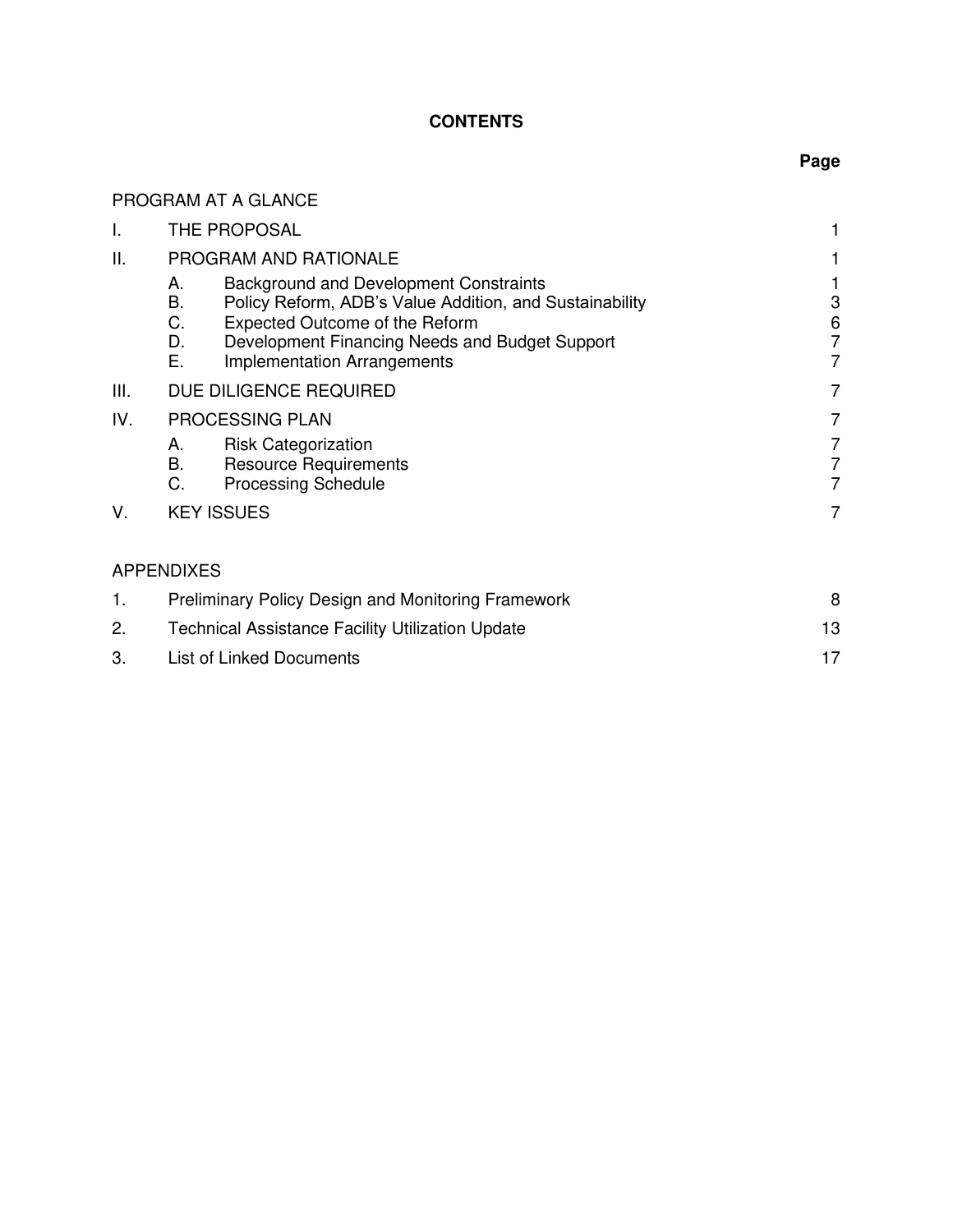#### **PROGRAM AT A GLANCE**

| 1. Basic Data                                          |                                                                          |                         |                                        | Project Number: 55105-001         |        |
|--------------------------------------------------------|--------------------------------------------------------------------------|-------------------------|----------------------------------------|-----------------------------------|--------|
| <b>Project Name</b>                                    | Build Universal Health Care Program<br>(Subprogram 1)                    |                         | <b>Department/Division</b>             | <b>SERD/SEHS</b>                  |        |
| Country                                                | Philippines                                                              |                         | <b>Executing Agency</b>                | Department of Health              |        |
| <b>Borrower</b>                                        | Republic of the Philippines                                              |                         |                                        |                                   |        |
| <b>Country Economic Indicators</b>                     | https://www.adb.org/Documents/LinkedD                                    |                         |                                        |                                   |        |
|                                                        | ocs/?id=55105-001-CEI                                                    |                         |                                        |                                   |        |
| <b>Portfolio at a Glance</b>                           | https://www.adb.org/Documents/LinkedD<br>ocs/?id=55105-001-PortAtaGlance |                         |                                        |                                   |        |
| 2. Sector                                              | Subsector(s)                                                             |                         |                                        | <b>ADB Financing (\$ million)</b> |        |
| √ Health                                               | Health sector development and reform                                     |                         |                                        |                                   | 400.00 |
|                                                        |                                                                          |                         | Total                                  |                                   | 400.00 |
|                                                        |                                                                          |                         |                                        |                                   |        |
| 3. Operational Priorities                              |                                                                          |                         | <b>Climate Change Information</b>      |                                   |        |
| Addressing remaining poverty and reducing inequalities |                                                                          |                         | GHG reductions (tons per annum)        |                                   | 0.000  |
| Accelerating progress in gender equality               |                                                                          |                         | Climate Change impact on the           |                                   | Low    |
|                                                        | Tackling climate change, building climate and disaster resilience, and   | Project                 |                                        |                                   |        |
| enhancing environmental sustainability                 |                                                                          |                         | <b>ADB Financing</b>                   |                                   |        |
| Strengthening governance and institutional capacity    |                                                                          |                         | Adaptation (\$ million)                |                                   | 25.00  |
|                                                        |                                                                          |                         | Mitigation (\$ million)                |                                   | 25.00  |
|                                                        |                                                                          |                         |                                        |                                   |        |
|                                                        |                                                                          | Cofinancing             |                                        |                                   |        |
|                                                        |                                                                          | Adaptation (\$ million) |                                        |                                   | 0.00   |
|                                                        |                                                                          |                         | Mitigation (\$ million)                |                                   | 0.00   |
|                                                        |                                                                          |                         | <b>Gender Equity and Mainstreaming</b> |                                   |        |
| <b>Sustainable Development Goals</b><br>SDG 1.5, 1.b   |                                                                          |                         | Effective gender mainstreaming (EGM)   |                                   | ℐ      |
| SDG 3.2, 3.8                                           |                                                                          |                         |                                        |                                   |        |
| <b>SDG 5.6</b>                                         |                                                                          |                         | <b>Poverty Targeting</b>               |                                   |        |
| SDG 10.3                                               |                                                                          |                         | General Intervention on Poverty        |                                   | ◢      |
| SDG 13.a                                               |                                                                          |                         |                                        |                                   |        |
| 4. Risk Categorization:                                | Complex                                                                  |                         |                                        |                                   |        |
| 5. Safeguard Categorization                            | Environment: C Involuntary Resettlement: C Indigenous Peoples: C         |                         |                                        |                                   |        |
| 6. Financing                                           |                                                                          |                         |                                        |                                   |        |
| <b>Modality and Sources</b>                            |                                                                          |                         | Amount (\$ million)                    |                                   |        |
| <b>ADB</b>                                             |                                                                          |                         |                                        |                                   | 400.00 |
|                                                        | Sovereign Programmatic Approach Policy-Based Lending (Regular Loan):     |                         |                                        |                                   | 400.00 |
| Ordinary capital resources                             |                                                                          |                         |                                        |                                   |        |
| Cofinancing                                            |                                                                          |                         |                                        |                                   | 0.00   |
| None                                                   |                                                                          |                         |                                        |                                   | 0.00   |
| Counterpart                                            |                                                                          |                         |                                        |                                   | 0.00   |
| None                                                   |                                                                          |                         |                                        |                                   | 0.00   |
| <b>Total</b>                                           |                                                                          |                         |                                        |                                   | 400.00 |
| <b>Currency of ADB Financing: US Dollar</b>            |                                                                          |                         |                                        |                                   |        |
|                                                        |                                                                          |                         |                                        |                                   |        |
|                                                        |                                                                          |                         |                                        |                                   |        |
|                                                        |                                                                          |                         |                                        |                                   |        |
|                                                        |                                                                          |                         |                                        |                                   |        |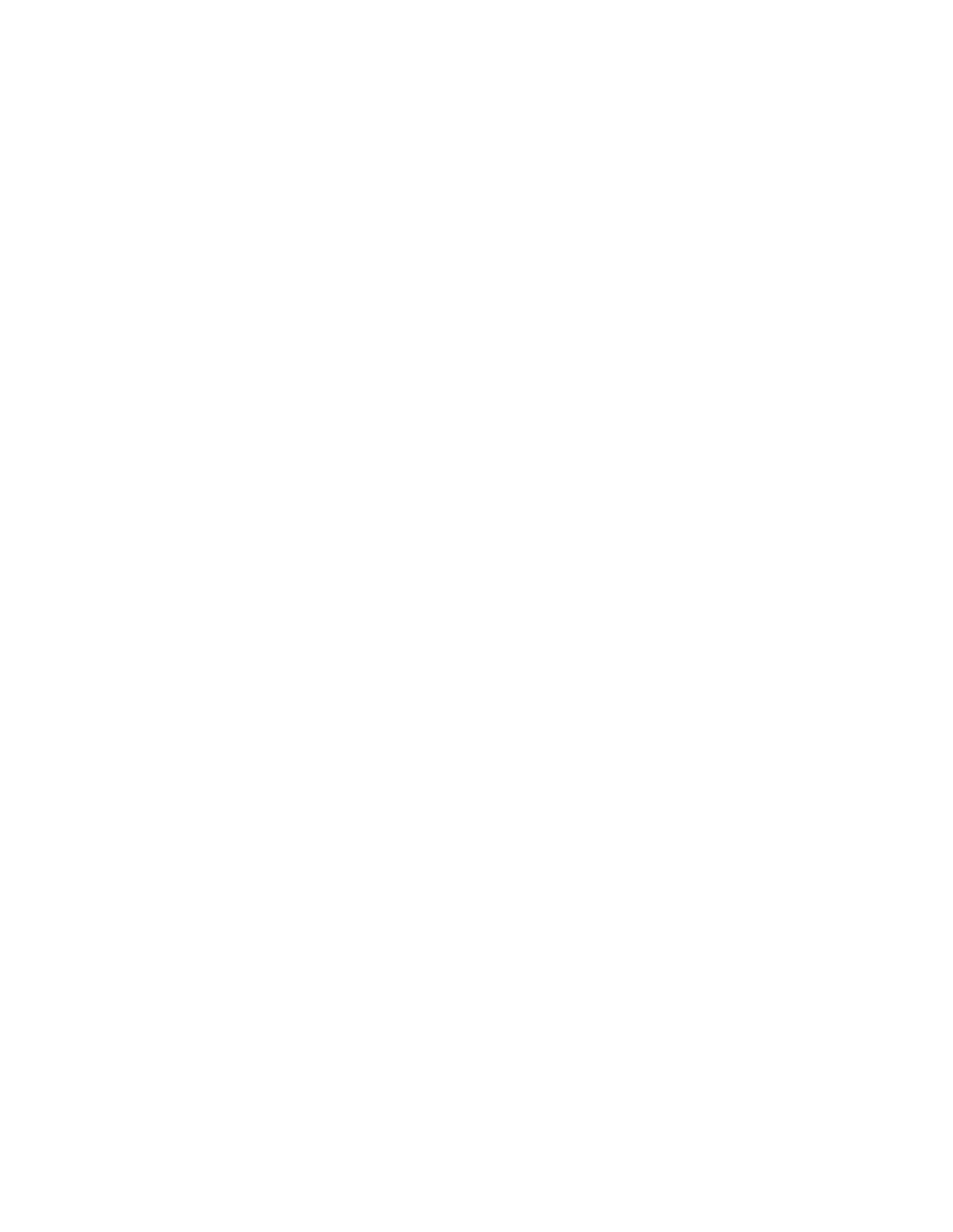#### **I. THE PROPOSAL**

1. The Government of the Philippines enacted the Universal Health Care (UHC) Act on 20 February 2019<sup>1</sup> to ensure equitable access to quality health services for all Filipinos with financial protection. The UHC Act envisions a new health care financing and service delivery architecture with the national government, local government units and the private sector working together to achieve its objectives. The proposed Build UHC Program will support the implementation of wideranging policy, legal, regulatory, institutional, financing, service delivery and performance monitoring reforms envisaged in the UHC Act to achieve and sustain UHC. It is consistent with the updated Philippine Development Plan, 2017–2022; the country partnership strategy, 2018– 2023 of the Asian Development Bank (ADB); and ADB's Strategy 2030.<sup>2</sup> The programmatic approach will provide long-term support to improve the sequencing and implementation of UHC policy reforms and harmonize national and local-level reforms.<sup>3</sup>

#### **II. PROGRAM AND RATIONALE**

#### **A. Background and Development Constraints**

2. The Philippine economy was hit hard by the coronavirus disease (COVID-19) pandemic and contracted steeply by 9.6% in 2020. Unemployment soared to a record high of 17.6% by April 2020 before easing to 8.7% by October 2020.<sup>4</sup> However, the economy is projected to recover to 4.5% growth in 2021 with modest fiscal expansion, especially through infrastructure spending and social assistance, supported by increasing COVID-19 vaccination coverage and a global economic recovery (footnote 4). With regard to health outcomes, life expectancy at birth has increased from 63.7 years in 1980 to 71.1 years in 2018, and infant mortality decreased from 53.0 per 1,000 live births in 1980 to 21.6 per 1,000 in 2019. 5 The share of deliveries at health facilities increased from 28% in 1993 to 78% in 2017, and the share of total births attended by skilled health providers rose from 53% to 84% during the same time.<sup>6</sup> However, maternal mortality remained high at 121 per 100,000 livebirths in 2017 (albeit a decrease from 180 in 1990),<sup>7</sup> and adolescent fertility was still high at 55% as of 2018 (up from 52% in 1980).<sup>8</sup> In addition, noncommunicable diseases now account for 68% of all deaths, at an estimated economic cost of around ₱756.5 billion per year.<sup>9</sup>

3. **Development constraints.** The core development problem is inequitable geographical and financial access to quality health services. Major constraints are insufficient government

<sup>1</sup> Official Gazette. 2019. *Republic Act No. 11223—An Act Instituting Universal Health Care (UHC) for All Filipinos, Prescribing Reforms in the Health Care System, and Appropriating Funds Therefor*. Manila.

<sup>2</sup> National Economic and Development Authority. 2021. *[Updated Philippine Development Plan 2017](https://www.neda.gov.ph/wp-content/uploads/2018/01/Abridged-PDP-2017-2022_Updated-as-of-01052018.pdf)–2022.* Pasig City; ADB. 2018. *[Country Partnership Strategy: Philippines, 2018](https://www.adb.org/sites/default/files/institutional-document/456476/cps-phi-2018-2023.pdf)–2023, High and Inclusive Growth*. Manila; and ADB. 2018. *[Strategy 2030. Achieving a Prosperous, Inclusive, Resilient, and Sustainable Asia and the Pacific](https://www.adb.org/sites/default/files/institutional-document/435391/strategy-2030-main-document.pdf)*. Manila.

<sup>3</sup> The program was included in the Country Operations Business Plan as part a \$500 million sector development program but was revised to a stand-alone \$400 million policy-based loan supporting UHC with the \$100 million investment loan moved as a stand-alone investment project for 2023. ADB. 2020. *[Country Operations Business Plan:](https://www.adb.org/sites/default/files/institutional-document/662936/cobp-phi-2021-2023.pdf)  [Philippines 2021](https://www.adb.org/sites/default/files/institutional-document/662936/cobp-phi-2021-2023.pdf)–2023*. Manila.

<sup>4</sup> ADB. 2021. *Asian Development Outlook 2021*. Manila.

<sup>&</sup>lt;sup>5</sup> World Bank. 2021[. World Development Indicators](http://datatopics.worldbank.org/world-development-indicators/) (accessed 23 April 2021).

<sup>6</sup> Philippine Statistics Authority (PSA) and ICF 2018. *[Key Findings from the Philippines National Demographic and](https://www.dhsprogram.com/pubs/pdf/SR253/SR253.pdf)  [Health Survey \(NDHS\) 2017](https://www.dhsprogram.com/pubs/pdf/SR253/SR253.pdf)*. Quezon City and Rockville, MD.

<sup>7</sup> World Health Organization. 2017. *[Maternal Mortality in 2000](https://www.who.int/gho/maternal_health/countries/phl.pdf)–2017.* Geneva.

<sup>8</sup> PSA and ICF. 2018. *[Key Findings from the Philippines National Demographic and Health Survey \(NDHS\) 2017](https://www.dhsprogram.com/pubs/pdf/SR253/SR253.pdf)*. Quezon City and Rockville, MD; and World Bank. 2018. *Adolescent Fertility Rate (Birth per 1,000 Women Ages 15– 19)—Philippines*. Washington, DC.

<sup>9</sup> World Health Organization. 2019. *Prevention and Control of Noncommunicable Diseases in the Philippines*. Geneva.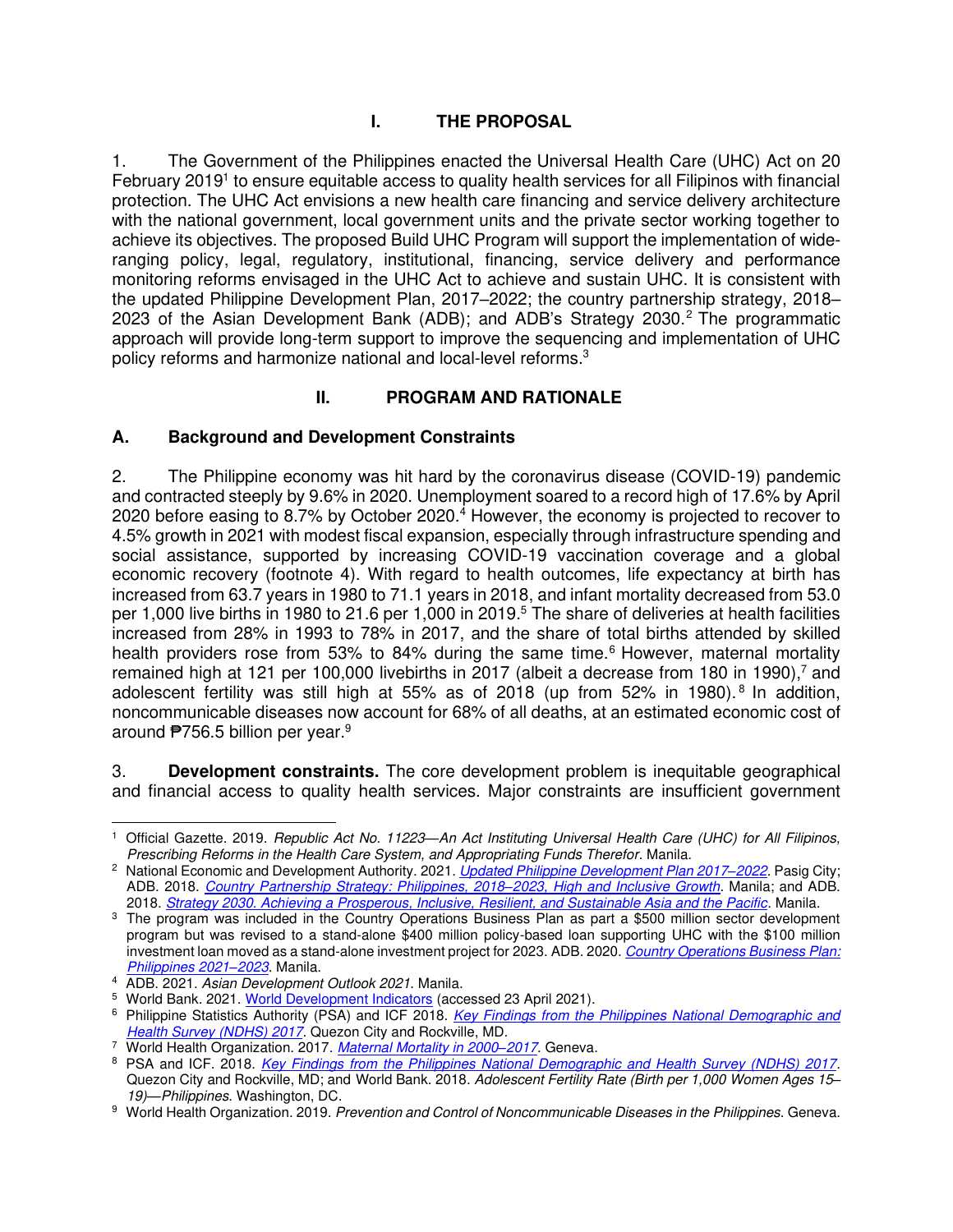financing and uncoordinated health purchasing, inadequate and fragmented health services, and weak information management and accountability at the national and local government levels. These constraints have been highlighted during the ongoing COVID-19 pandemic by the insufficient hospital treatment capacity, poor contact tracing, and high hospital user fees.

4. **Insufficient and nonstrategic government health financing.** Current health expenditure (CHE)<sup>10</sup> has remained low at 4.1% of gross domestic product in 2019 compared to the 2018 global average of 9.8% and the middle-income country average of  $5.1\%$ <sup>11</sup> Although general government health expenditure—comprising national and local government and social health insurance—has increased as a percentage of CHE from 36.4% in 2014 to 42.0% in 2019, this is still lower than the 2018 global average of 59.5%. The increase in government spending has been partly driven by the allocation of part of the excise tax revenues from tobacco and alcohol products to health, and increased population coverage and higher premium rates of the Philippine Health Insurance Corporation (PHIC). However, local government spending remained low at 8.4% of CHE in 2019. The resulting low overall and government spending for health, coupled with the persistently high share of individual out-of-pocket expenditure (OPE) (47.9% of CHE in 2019), have contributed to catastrophic and impoverishing health expenditures and inequity for many Filipinos.<sup>12</sup>

5. In addition, government health financing has not been properly leveraged to strategically purchase health services that generate the most value. Government health spending, specifically PHIC payments, has not prioritized the financing of primary care services, preventive health services, and health promotion, even though these are considered key components of UHC.<sup>13</sup> Health spending is inefficient, with financing from multiple sources being spent without coordination, resulting in the inability to pool government spending and use the resulting purchasing power to generate efficiencies, lower costs, improve quality, and attain better health outcomes.<sup>14</sup>

6. **Inadequate and fragmented health service providers.** Government and private health facilities are largely concentrated in urban areas. Limited access to well-equipped government health facilities forces many patients to use and pay for private health facilities in both urban and rural areas, adding to their high individual OPE, with women consistently experiencing a higher OPE burden than men because of non-coverage or limits on the coverage of sexual and reproductive health services (SRH).<sup>15</sup> In addition, people frequently forego medications because of high costs.<sup>16</sup> An estimated 47.2% of barangays lacked health stations in 2019.<sup>17</sup> Only 12 of 81 provinces meet the standard of one rural health unit (RHU) for every 20,000 residents, and around 51.6% of RHUs and city health units need to be rehabilitated and equipped. There is also limited hospital capacity with only 105,000 hospital beds nationwide and a bed density of 1.2 per 1,000 people, similar to levels in low-income countries. <sup>18</sup> The lack of primary care providers also contributes to preventing poor Filipinos from accessing health care services.

<sup>&</sup>lt;sup>10</sup> CHE includes health care goods and services consumed each year but excludes capital health expenditures.

<sup>&</sup>lt;sup>11</sup> World Bank. 2021[. Current Health Expenditure \(% of GDP\) \(](https://data.worldbank.org/indicator/SH.XPD.CHEX.GD.ZS)accessed 17 March 2021).

<sup>&</sup>lt;sup>12</sup> PSA. 2021. [Health Spending Grew by 10.9 Percent in 2019 \(](https://psa.gov.ph/content/health-spending-grew-109-percent-2019)accessed 1 March 2021).

<sup>&</sup>lt;sup>13</sup> D. Watkins et. al. 2017. Universal Health Coverage and Essential Packages of Care. In D. T. Jamison et al., eds. *Disease Control Priorities* (3rd ed.): Vol. 9, *Disease Control Priorities*. Washington, DC: World Bank.

<sup>14</sup> Sources of financing include Department of Health (DOH) and other national government agencies, PHIC benefit payments, subsidies from government lottery and casino revenues, and local government unit (LGUs).

<sup>15</sup> International Women's Health Coalition. n.d. *[Universal Health Coverage for Women and Girls.](https://iwhc.org/resources/uhc-women-and-girls/)* New York, NY.

<sup>16</sup> V. Ulep et al. 2013. Analysis of Out-of-Pocket Expenditures in the Philippines*. Philippine Journal of Development*. 72 (40) (1, 2).

<sup>&</sup>lt;sup>17</sup> A barangay is the smallest legally organized local government unit in the Philippines.

<sup>18</sup> DOH. 2020. *Philippine Health Facility Development Plan 2020–2040*. Manila.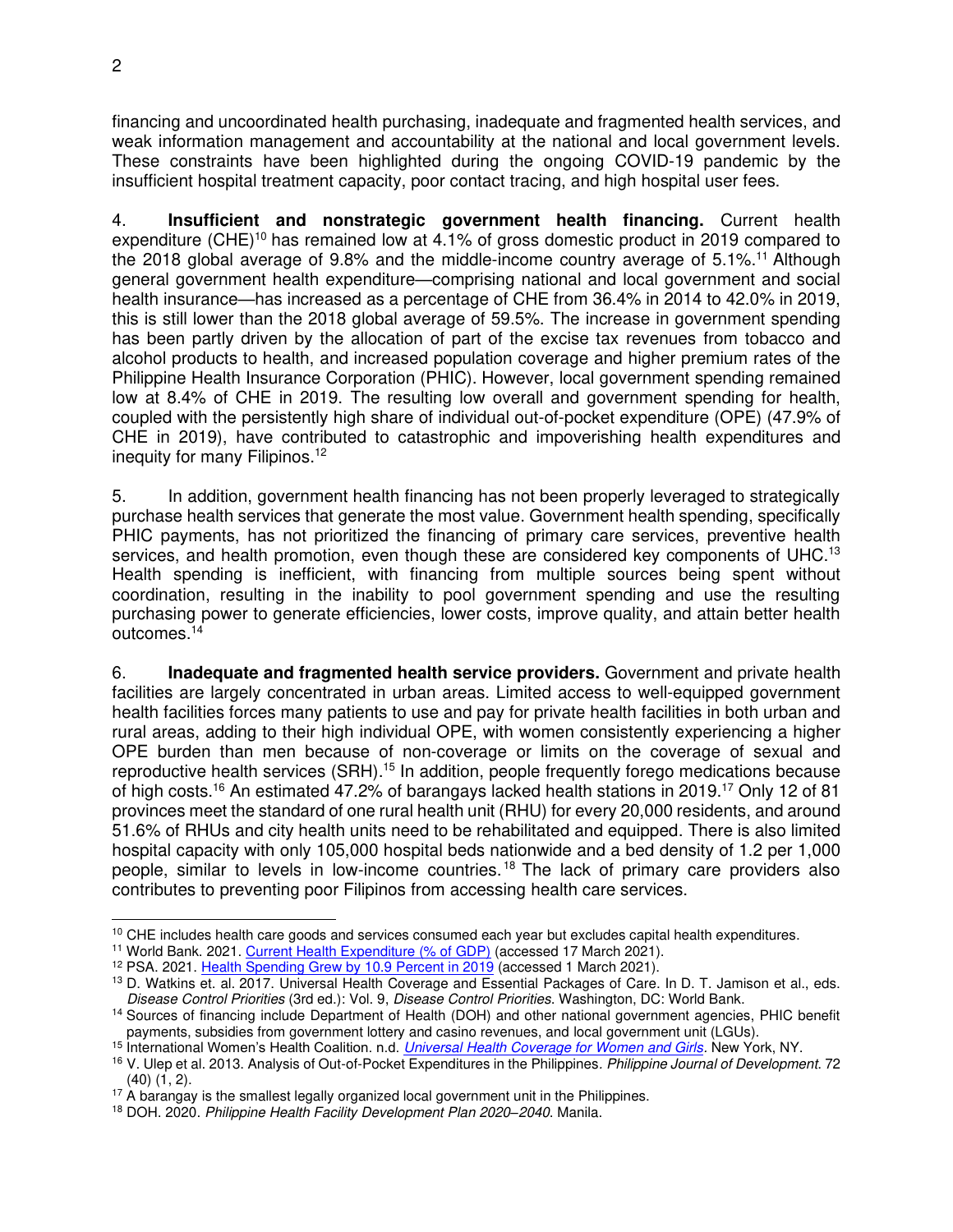7. The devolution of health care services and the varying capacities and priorities of local government units (LGUs) have resulted in different levels of investments in health. Institutional constraints, inadequate referral systems, and a lack of coordination between the national and local governments and between LGU levels have undercut health service delivery in many LGUs. These also have limited access to basic health services in many LGUs, particularly in geographically isolated and disadvantaged areas, and contributed to limited investments in the climate and disaster resilience of health services and facilities, health promotion services, and primary care services. Since health is not a universal priority for all LGUs, the increased internal revenue allotment (IRA) from the Mandanas ruling will also not ensure increased LGU health spending.<sup>19</sup>

8. **Weak information management and accountability in the health sector.** Information technology solutions have not been fully applied to improve health systems and operations. For instance, this compounded the task of setting up effective COVID-19 contact tracing when the pandemic started. Inadequate data sharing and lack of digital health interoperability have contributed to weak accountability and performance management systems, and made it difficult to measure, monitor, and evaluate the performance and outputs of the Department of Health (DOH), PHIC, LGUs, and hospitals. Indeed, there is little available information on the types of services available in different regions or on the distribution of health professionals.<sup>20</sup> This also makes it difficult to determine the health contributions and adverse health impacts of non-health sector investments and interventions.

9. **Alignment with ADB operational priorities.** The proposed program will support operational priority (OP) 1 under ADB's Strategy 2030, in pursuing universal health coverage by improving the quality and coverage of government and private health care services, and supporting health financing and governance reforms (footnote 2). The reforms will also promote gender responsiveness in the health system, support climate- and disaster-resilient health services and facilities, and strengthen the implementation capacities of the DOH, PHIC, and LGUs, in alignment with OPs 2, 3, and 6 and Sustainable Development Goals (SDGs) 1, 3, 5, 10, and 13.<sup>21</sup>

#### **B. Policy Reform, ADB's Value Addition, and Sustainability**

10. **Government reform strategy.** The government aims to address these constraints by strengthening health service delivery, health financing, and the performance accountability of population- and individual-based health services at the national and local government levels through the UHC Act . <sup>22</sup> Within the overall UHC framework, the government has (i) mobilized increased financing for health care and made PHIC membership automatic with primary care

<sup>19</sup> Supreme Court of the Philippines. 2018. *G.R. No. 199802. Mandanas et al versus Ochoa et al 2 July 2018*. Manila. The Mandanas ruling stipulated that the mandated 40% share of IRA for LGUs against the national government revenues will be determined not only against the national internal revenue tax collections by the Bureau of Internal Revenue but should include other revenues including tariffs, customs duties, and other taxes collected by agents of the national government. As a result, it is estimated that the LGUs will receive an additional ₱234.6 billion of IRA in 2022 than had been expected.

<sup>&</sup>lt;sup>20</sup> DOH. 2021. [Health Facilities and Regulatory Bureau](https://www.doh.gov.ph/node/633) (accessed 23 May 2021).

<sup>&</sup>lt;sup>21</sup> SDG 1: ending poverty in all its forms everywhere; SDG 3: ensuring healthy lives and promote well-being for all at all ages; SDG 5: achieving gender equality and empower all women and girls; SDG 10: reducing inequality within and among countries; and SDG 13: taking urgent action to combat climate change and its impacts.

<sup>&</sup>lt;sup>22</sup> Population-based health services refers to interventions such as health promotion and disease surveillance, the recipients of which are population groups. Individual-based health services can be accessed within a health facility or remotely by an individual recipient of care.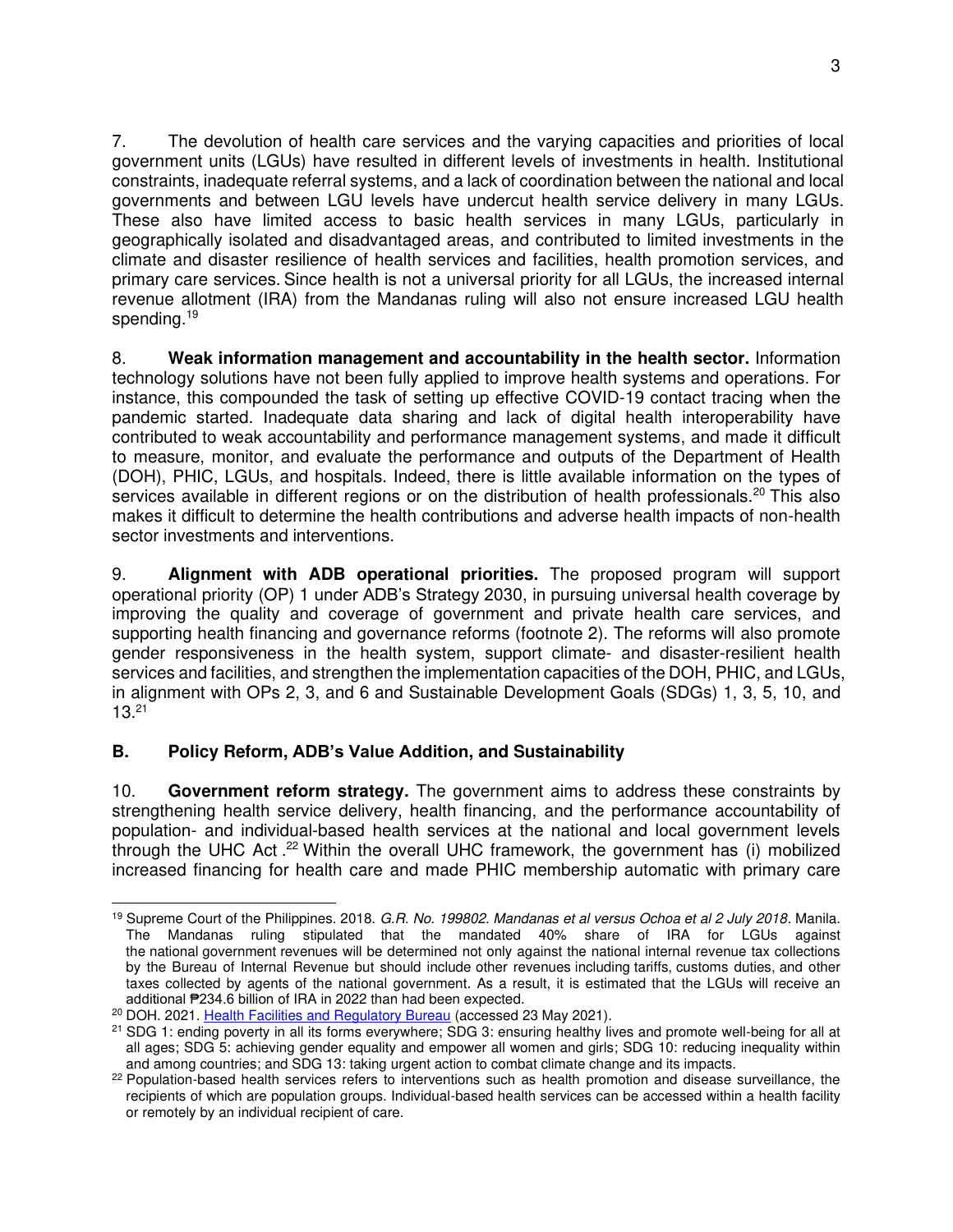services accessible to every Filipino; (ii) organized networks of adequately financed and wellstaffed government and private health care providers to deliver needed health services for all Filipinos efficiently without risk of financial ruin to the patients; (iii) envisioned an interoperable national health information system informing health policies, decision-making, and implementation in the health sector; (iv) created a system of accountability by the DOH, PHIC, LGUs, and health care providers for efficient management, quality of care, and improved health outcomes; (v) committed to a whole-of-government approach led by the DOH and PHIC with support from the Department of Finance (DOF) and other national agencies, $^{23}$  LGUs, and the private sector; and (vi) planned to increase government financing for the DOH and PHIC from \$3.95 billion in 2020 to \$5.91 billion in 2023,<sup>24</sup> with LGUs expected to increase financing similarly.

11. **Program policy reforms.** The program comprises two subprograms <sup>25</sup> covering the following areas for reform: (i) sustainable financing and strategic purchasing for UHC, (ii) integrated delivery of quality health services, and (iii) information management and performance accountability for UHC.

12. **Reform area 1: Sustainable financing and strategic purchasing for UHC.** Under subprogram 1, the government is ensuring universal PHIC population coverage and access to needed health services with financial protection by boosting government financing for UHC. This is being achieved by increasing the earmarks of excise taxes on sugar-sweetened beverages, alcohol, tobacco, heated tobacco, and vapor products for UHC. <sup>26</sup> The government will also implement the mandated transfer of 50% of the income of the Philippine Amusement and Gaming Corporation and 40% of the charity fund of the Philippine Charity Sweepstakes Office (PCSO) to the national health insurance fund managed by the PHIC (footnote 1). The transfer from the charity fund will be attributed to PCSO's Gender Equality, Diversity, and Social Inclusion Program, subject to the applicable rules and regulations of Republic Act 9710, known as the Magna Carta of Women.<sup>27</sup> Special health funds will be established for province- and city-wide health systems (PCWHS),<sup>28</sup> which will pool local financing for UHC into a single fund to increase purchasing power and reduce inefficiencies. Strategic purchasing will be strengthened by expanding the covered population and health services of the PHIC primary care benefit package (Konsulta benefit). This will enable access to services such as family planning procedures (e.g., intrauterine device and subdermal implant insertion) and maternal care packages not otherwise available outside tertiary hospitals. Under subprogram 2, the government will encourage LGUs to increase their health spending with policy directions via an updated health financing strategy. Regulations for private health insurance providers including health maintenance organizations will be issued to align their benefit and coverage policies with those of PHIC, including coverage of diagnostic tests for women such as breast, cervical, and ovarian cancer screening and maternity care and

<sup>&</sup>lt;sup>23</sup> The Commission on Higher Education, Department of Budget and Management, Department of Information and Communications Technology, Department of the Interior and Local Government, Department of Social Welfare and Development, Insurance Commission, National Economic and Development Authority, Philippine Amusement and Gaming Corporation, Philippine Charity Sweepstakes Office, PSA, and Professional Regulation Commission.

<sup>24</sup> DOH. 2020. *Universal Health Care Medium Term Expenditure Program, 2020*–*2023*. Manila.

<sup>&</sup>lt;sup>25</sup> The government and ADB will undertake a joint assessment of the reform requirements upon completion of subprogram 1. If necessary, a third subprogram may be proposed with indicative reforms drawn up during the early stages of the roll-out of reforms under the second subprogram.

<sup>26</sup> Official Gazette. 2019. *Republic Act No. 11346—An Act Increasing the Excise Tax on Tobacco Products, Imposing Excise Tax on Heated Tobacco Products and Vapor Products, and Earmarking a Portion of the Total Excise Tax Collection for Universal Health Care* as amended by *Republic Act No. 11467.* Manila.

<sup>&</sup>lt;sup>27</sup> As cited in Section 37.1.c of the Implementing Rules and Regulation of the UHC Act, Rule IX on Appropriations.

<sup>&</sup>lt;sup>28</sup> PCWHS are collectively an integrated health system comprising provinces, component cities, and municipalities with technical supervision by the provincial health board (for provinces), and by city health boards (for city-wide health systems).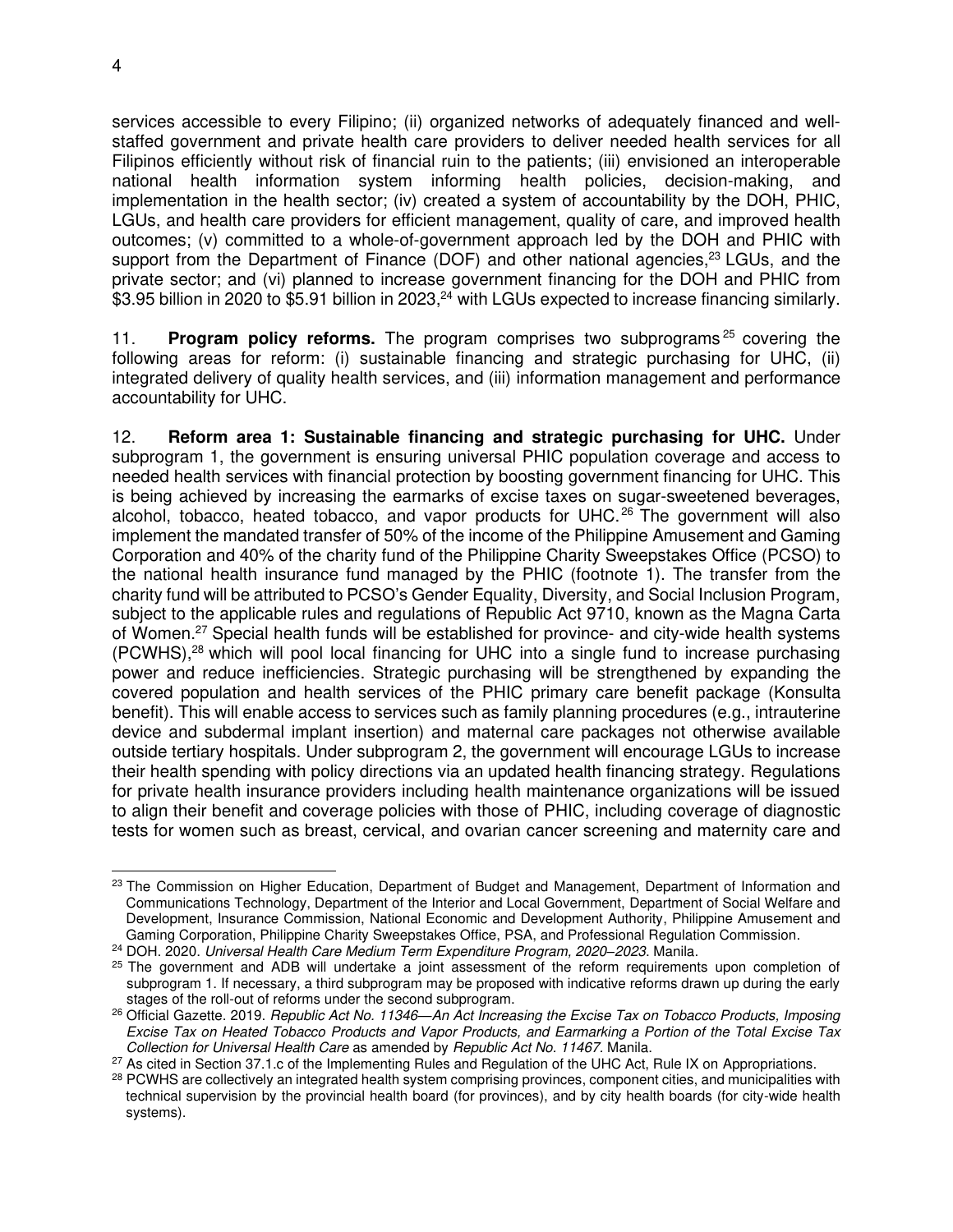deliveries. This will ensure that the 10.1% of CHE flowing through private health insurance are supporting the objectives of the UHC Act. The roll out of the comprehensive PHIC outpatient benefit package consisting of improved *Konsulta* benefits and other outpatient benefits, as well as the implementation of diagnosis-related groups to pay hospitals and global budget payments.<sup>29</sup> will further strengthen strategic purchasing of health services.<sup>30</sup>

13. **Reform area 2: Integrated delivery of quality health services.** Under subprogram 1, the government is improving access to quality health services by (i) expanding the supply of doctors with scholarships and other incentives under the Doktor Para sa Bayan Law;<sup>31</sup> (ii) upgrading the supply and quality of health facilities under the updated Philippine Health Facility Development Plan, which incorporates low-carbon and disaster-resilient technology, and genderresponsive interventions, such as assigning at least one nurse or midwife per health station and birthing facility to provide barangay-level access to maternal and child health care services; (iii) issuing guidelines and mechanisms for organizing health care provider networks; $32$  (iv) facilitating access to face-to-face, telemedicine, and online-based primary care services; and (v) requiring compliance with the Health Promotion Strategic Framework and its 7 priority areas and with the DOH policies on the continuous provision of essential health services during emergencies and pandemics, including SRH services for women, children, and adolescents.<sup>33</sup> Under subprogram 2, the delivery of quality health services by LGUs will be strengthened by revising hospital licensing rules and requiring local-level health facility development plans, with these rules and plans expected to govern local investments in low-carbon, disaster-resilient, and genderresponsive health facilities.<sup>34</sup> Increased supply of primary care workers is expected with the incorporation of a primary care focus in all health degree and training programs, and increased number and enhanced role of barangay health workers. This will be complemented by the promotion of healthy cities, workplaces, and schools and the expanded provision of online primary care services.

#### 14. **Reform area 3: Information management and performance accountability for UHC.**

Under subprogram 1, the government is ensuring performance accountability of the key players in UHC by (i) strengthening the technical expertise and gender balance of the PHIC board, (ii) expanding the use of digital health tools in the health sector including electronic claim submissions to PHIC and the use of electronic medical records, and (iii) requiring health impact assessments in LGU development projects to systematically identify their potential health impacts. Under subprogram 2, the government will support the development and implementation of an

<sup>&</sup>lt;sup>29</sup> Diagnosis-related groups pay fixed amounts for hospital care based on costed payment categories regardless of the actual costs incurred. Global budget payments are fixed prepayments made to a group of providers or a health care system, covering most or all of a patient's care during a specified time period.

<sup>30</sup> Strategic purchasing of health services is using purchasing power to incentivize or motivate health care providers to be more efficient and to deliver high-quality care, while also directing the population through the health system to use services in the most cost-effective way.

<sup>31</sup> Official Gazette. 2020. *Republic Act No. 11509—An Act Establishing Medical Scholarship and Return Service.*  Manila.

<sup>32</sup> Health care provider networks are groups of primary to tertiary care providers (whether public, private, or mixed) offering comprehensive care in an integrated and coordinated manner.

<sup>33</sup> The 7 priority areas of the DOH Health Promotion Strategic Framework include mental health, maternal health care, sexual and reproductive health, violence and injury prevention against women and children. DOH will coordinate with the Department of Social Welfare and Development in implementing health promotion activities among conditional cash transfers (4Ps) families in their family development sessions.

<sup>34</sup> Gender-responsive health facilities recognize the different health needs and experiences of males and females, such as dedicated triage areas for women's SRH needs, adequate screening for male- and female-specific noncommunicable diseases, and appropriate numbers of male and female health professionals.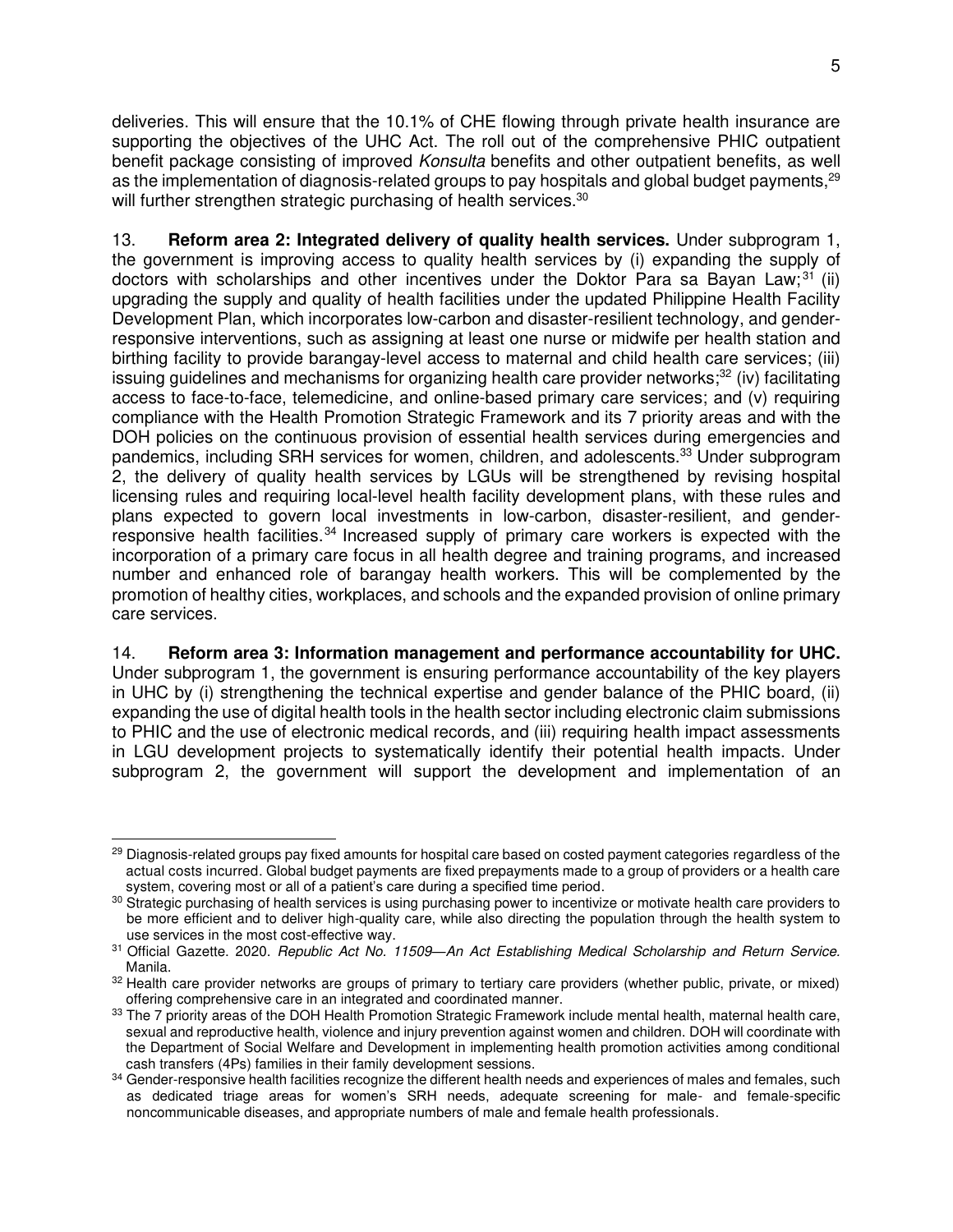interoperable national health information system, gender-sensitive<sup>35</sup> annual household surveys and reviews of UHC, and performance-based health-related transfers to LGUs and health facilities.

15. **Sustainability of reforms.** ADB-supported reforms will contribute to sustaining increased financing, expanding the supply and integration of health care providers, enhancing the use of digital tools in the health sector, improving the implementation capacity of the DOH and PHIC, and strengthening collaboration with other government agencies and the private sector, which are expected to help achieve and sustain UHC.

16. **ADB sector experience and lessons learned.** ADB's COVID-19 response assistance to the Philippines has stimulated a return of ADB support for the health sector after its last health project in the Philippines in 2009.<sup>36</sup> These new projects signal ADB's long-term support for the sector and reaffirm lessons learned from previous ADB-financed projects with respect to achieving a balance between decentralized health systems at the LGU level and a whole-ofgovernment approach at the national level to implement reforms like UHC.<sup>37</sup>

17. **ADB value addition.** ADB has been supporting the development of the updated Philippine Health Facility Development Plan, Health Impact Assessment guidelines, and other policy reforms in health service delivery and information management. ADB has access to global and regional best practices and brings in its experience in supporting other developing member countries to design and implement health financing, health service delivery, and digital health innovations. ADB's program support for local government strengthening, COVID-19 response assistance (footnote 36), and ongoing and planned technical assistance complement the proposed support for UHC. $^{38}$ 

18. **Donor coordination.** ADB will leverage ongoing technical support being provided to the DOH and PHIC by the World Health Organization, United States Agency for International Development, and other multilateral and bilateral organizations, by collaborating with them on UHC policy actions. To ensure that synergy with other donor support is maximized, donor coordination will be facilitated through the Bureau of International Health Cooperation of DOH, and the International and Local Engagement Department of PHIC.

#### **C. Expected Outcome of the Reform**

19. The program outcome will be equitable access to quality health services improved. It aligns with the country's development objectives of reducing poverty, inequality, and the vulnerability of individuals and families; and assuring health care for all Filipinos at all life stages (footnote 1).

<sup>&</sup>lt;sup>35</sup> Incorporating a gender-sensitive lens in the survey instrument and indicators includes taking into account the different roles, responsibilities, and access to resources of the respondents; recognizing their different health-related needs depending on their biological functions and lifestyle; disaggregating data by sex, age, and other variables; and identifying female-headed households, among others.

<sup>36</sup> ADB. Philippines: COVID-19 Active Response and Expenditure Support Program; ADB. Philippines: Health System Enhancement to Address and Limit COVID-19; and ADB. [Philippines: Second Health System Enhancement to](https://www.adb.org/projects/ln1396/main)  [Address and Limit COVID-19 under the Asia Pacific Vaccine Access F](https://www.adb.org/projects/ln1396/main)acility.

<sup>37</sup> ADB[. Philippines: Health Sector Development Program;](https://www.adb.org/projects/33278-013/main#project-overview) and ADB[. Philippines: Credit for Better Health Care Project.](https://www.adb.org/projects/41664-013/main) Summary of Lessons from Past ADB Assistance in Health for the Philippines (accessible from the list of linked documents in Appendix 4).

<sup>38</sup> ADB. Regional: Regional Support to Address the Outbreak of COVID-19 and Potential Outbreaks of Other [Communicable Diseases;](https://www.adb.org/projects/54079-001/main) and ADB. [Regional: Support for Human and Social Development in Southeast Asia.](https://asiandevbank.sharepoint.com/teams/org_sehs/ProjectDocs/PHI%2055105-001%20Build%20Universal%20Health%20Care%20Program%20-%20Subprogram%201/01%20First%20Draft/adb.org/projects/52335-001/main) ADB is also exploring technical assistance support to be financed by the Japan Fund for Poverty Reduction and the Republic of Korea's e-Asia and Knowledge Partnership Fund to finance local UHC policy actions.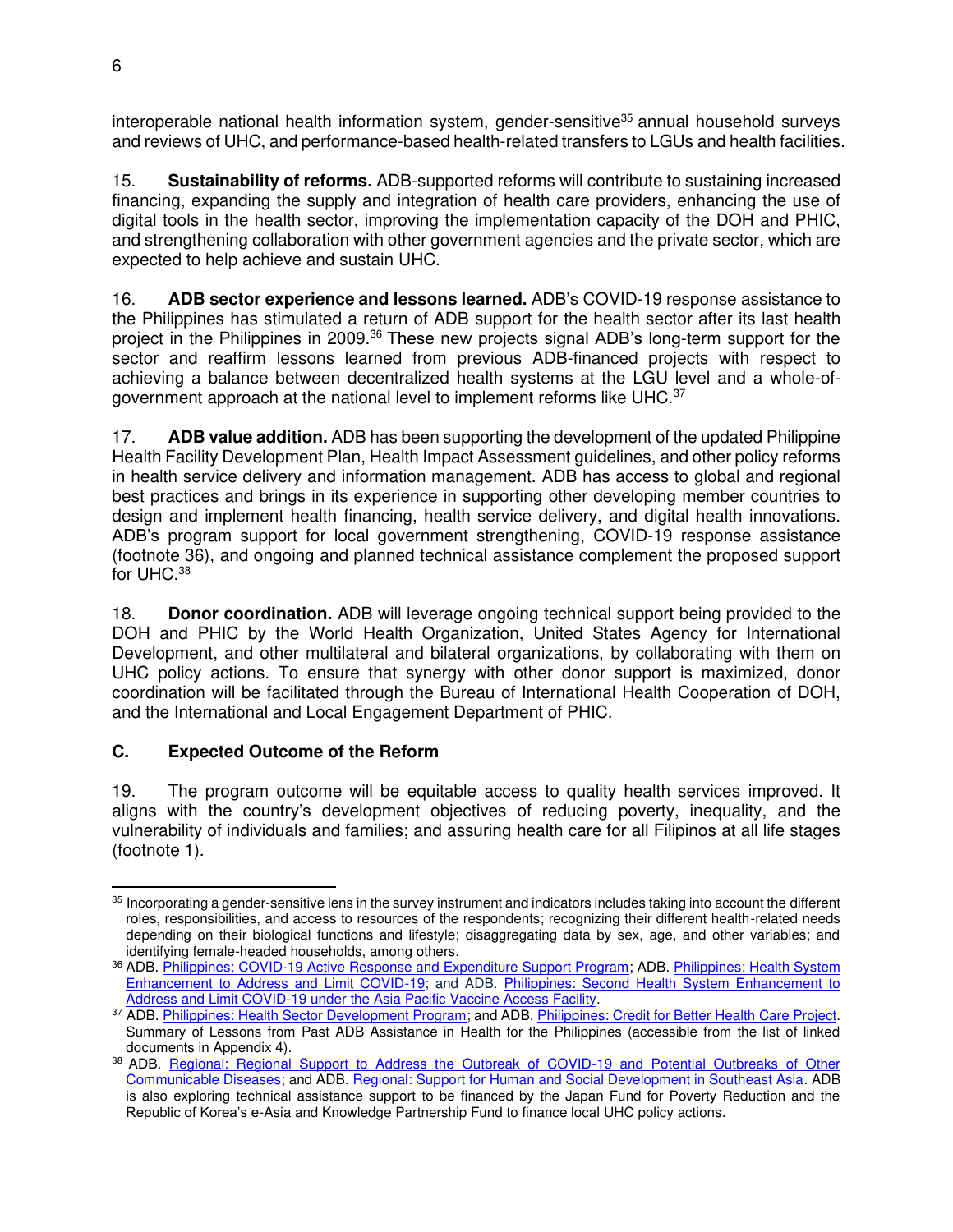#### **D. Development Financing Needs and Budget Support**

20. For 2021, the government's projected total gross borrowing requirement is estimated to reach \$62.3 billion. The government plans to raise about \$53.3 billion from treasury bills and bonds, \$3.2 billion from official development assistance, and \$5.8 billion from other external sources. $^{39}$  It has requested \$400 million each for subprograms 1 and 2. $^{40}$ 

#### **E. Implementation Arrangements**

21. The DOF is the executing agency, with the DOH and PHIC as implementing agencies supported by a committee composed of government agencies supporting UHC (para. 10). The implementation period of subprogram 1 is January 2019 to May 2021. Subprogram 2 will cover June 2021 to May 2023.

#### **III. DUE DILIGENCE REQUIRED**

22. This will include (i) program impact assessment; (ii) economic and financial analysis; (iii) health sector assessment; (iv) review of procurement, financial management, governance, and institutional risks; (v) gender analysis; (vi) safeguards assessment; (vii) social and poverty analysis; (viii) disaster risk assessment of health facilities; and (ix) anti-corruption systems review.

#### **IV. PROCESSING PLAN**

#### **A. Risk Categorization**

23. The program is categorized *complex* because of its loan size. No adverse social or environmental impacts are anticipated. Initial safeguards categories are C for the environment, involuntary resettlement, and indigenous peoples as per ADB's Safeguard Policy Statement (2009).

#### **B. Resource Requirements**

24. In addition to ADB staff time comprising about 20 person-months for international staff and 20 person-months for national staff, consulting resources will be mobilized.

#### **C. Processing Schedule**

25. Concept clearance and loan fact-finding mission are expected in June 2021, followed by the informal Board seminar, management review meeting and loan negotiations in July 2021, and Board consideration in September 2021. Loan signing is expected in October 2021.

#### **V. KEY ISSUES**

26. Given the wide-ranging scope and complexity of the reforms, inter-ministerial coordination and consultations with nongovernment stakeholders will be challenging. ADB is providing technical support to relevant line ministries to improve coordination and facilitate consultations.

<sup>39</sup> Department of Budget and Management. 2021. *Budget of Expenditures and Sources of Financing 2021*. Manila.

<sup>&</sup>lt;sup>40</sup> As noted in footnote 25, ADB may consider subprogram 3 supporting further UHC reforms, subject to discussions with the government.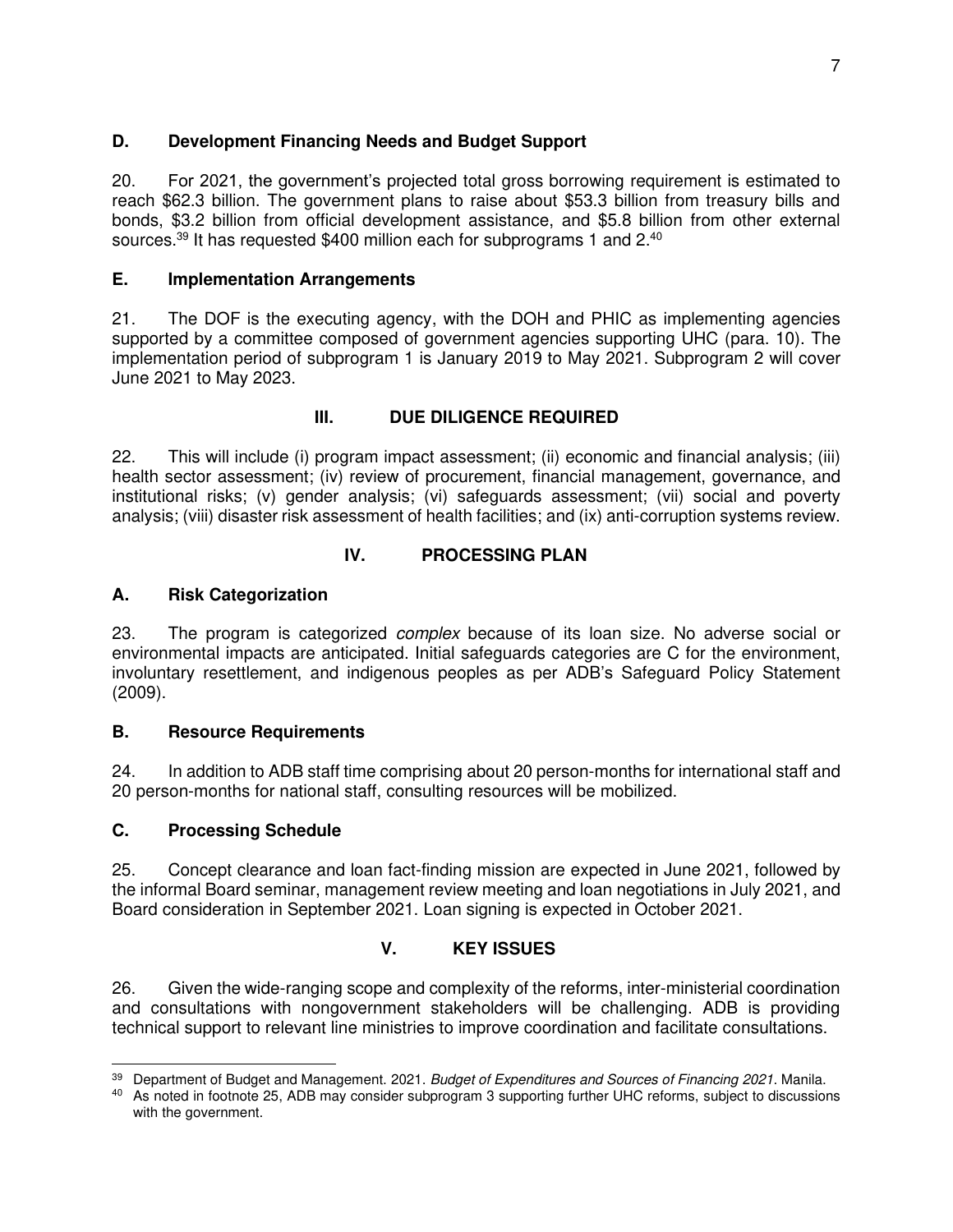#### **PRELIMINARY POLICY DESIGN AND MONITORING FRAMEWORK**

#### **Country's Overarching Development Objectives**

Poverty, inequality, and vulnerability of individuals and families reduced and health care for all Filipinos at all life stages assured (Updated Philippine Development Plan 2017-2022)<sup>a</sup>

| <b>Outcome</b>                                                         | <b>Risks and Critical Assumptions</b>                                                          |                                |  |  |  |  |
|------------------------------------------------------------------------|------------------------------------------------------------------------------------------------|--------------------------------|--|--|--|--|
| Equitable access to quality health services improved                   | Risk: Coordination and collaboration between different national agencies and local governments |                                |  |  |  |  |
|                                                                        | reduced or weakened by leadership changes in national agencies and LGUs, and other reasons     |                                |  |  |  |  |
|                                                                        | Assumption: Key reform areas in the UHC Act are implemented as enacted and are not amended     |                                |  |  |  |  |
|                                                                        | or the implementation postponed                                                                |                                |  |  |  |  |
| <b>Indicative Policy Actions:</b>                                      | <b>Indicative Policy Actions:</b>                                                              |                                |  |  |  |  |
| Subprogram 1 (January 2019-May 2021)                                   | Subprogram 2 (June 2021-May 2023)                                                              | <b>Outcome Indicators</b>      |  |  |  |  |
| Reform Area 1: Sustainable financing and strategic purchasing for UHC  |                                                                                                |                                |  |  |  |  |
| Universal population coverage                                          | Universal population coverage                                                                  | By 2024:                       |  |  |  |  |
| 1.1 To ensure universal population coverage, the government            | 2.1 To sustain universal population coverage, the government                                   | a. Percentage of out-of-       |  |  |  |  |
| will mandate automatic membership of every Filipino in the             | through PHIC and PSA will integrate the information systems of                                 | pocket expenditure             |  |  |  |  |
| National Health Insurance Program                                      | NHIP and PhilSys <sup>d</sup> to ensure automatic PHIC membership for all                      | decreased to 40.0% of          |  |  |  |  |
|                                                                        | Filipino adults and children (PHIC, PSA)                                                       | current health                 |  |  |  |  |
| <b>Increased financing for UHC</b>                                     |                                                                                                | expenditure <sup>g</sup> (2019 |  |  |  |  |
| 1.2 To increase sustained financing for UHC, the government            | <b>Increased financing for UHC</b>                                                             | baseline: 47.9%)               |  |  |  |  |
| will increase the earmarks of excise taxes on sugar-                   | 2.2 To sustain increased financing for UHC, the government                                     | (Source: PSA, National         |  |  |  |  |
| sweetened beverages, alcohol, tobacco, heated tobacco, and             | through DOH and PHIC will approve the National Health Financing                                | Health Accounts,               |  |  |  |  |
| vapor products that will finance UHC implementation.                   | Strategy 2021-2040, which lays out clear policy directions,                                    | annual)                        |  |  |  |  |
|                                                                        | performance benchmarks, and technical guidance to national and                                 |                                |  |  |  |  |
| 1.3 To increase sustained financing for UHC, the government            | local governments on UHC financing                                                             | b. Local government            |  |  |  |  |
| through DOH, DBM, DOF, PCSO, PAGCOR, and PHIC will                     |                                                                                                | health expenditure as a        |  |  |  |  |
| issue a joint memorandum circular to implement the transfer            | 2.3 To align the private health insurance financing with the                                   | percentage of current          |  |  |  |  |
| of 50% of income from PAGCOR and 40% of charity fund of                | government financing for UHC, the government through DOH,                                      | health expenditure             |  |  |  |  |
| the PCSO <sup>b</sup> to the national health insurance fund managed by | PHIC, and the Insurance Commission will regulate the benefits and                              | increased by at least 5        |  |  |  |  |
|                                                                        | coverage rules of private health insurance providers including                                 | percentage points <sup>9</sup> |  |  |  |  |
| the PHIC to finance UHC implementation.                                | health maintenance organizations by mandating the coverage of                                  | (2019 baseline: 8.4%)          |  |  |  |  |
|                                                                        | diagnostic tests for women such as breast, cervical, and ovarian                               | (Source: PSA, National         |  |  |  |  |
| <b>Strategic health purchasing</b>                                     | cancer screening, and maternity care and deliveries.                                           | Health Accounts,               |  |  |  |  |
| 1.4 To strengthen strategic health purchasing, the                     |                                                                                                | annual)                        |  |  |  |  |
| government through DOH, DILG, DBM, DOF, and PHIC will                  | <b>Strategic health purchasing</b>                                                             |                                |  |  |  |  |
| jointly issue a memorandum circular establishing the Special           | 2.4 To further strengthen strategic health purchasing, the                                     |                                |  |  |  |  |
| Health Fund, which will pool local-level health financing and          | government through PHIC will implement a comprehensive PHIC                                    |                                |  |  |  |  |
| enable paying the remuneration for additional health workers           | outpatient benefit package, <sup>e</sup> including sexual and reproductive                     |                                |  |  |  |  |
| of which majority are women.                                           | health care services responding to the needs of women, for all                                 |                                |  |  |  |  |
|                                                                        | members including senior citizens, of which 58.8% are women.                                   |                                |  |  |  |  |
| 1.5 To expand access to primary care services, the                     |                                                                                                |                                |  |  |  |  |
| government through PHIC will implement expanded primary                | 2.5 To ensure efficient use of UHC funds and improve the financial                             |                                |  |  |  |  |
| care benefit packages including family planning (e.g.,                 | protection of those accessing health care services, the government                             |                                |  |  |  |  |
| intrauterine device and subdermal implant insertion),                  | will implement provider payment reforms <sup>f</sup> for health services                       |                                |  |  |  |  |
|                                                                        | including women's health services.                                                             |                                |  |  |  |  |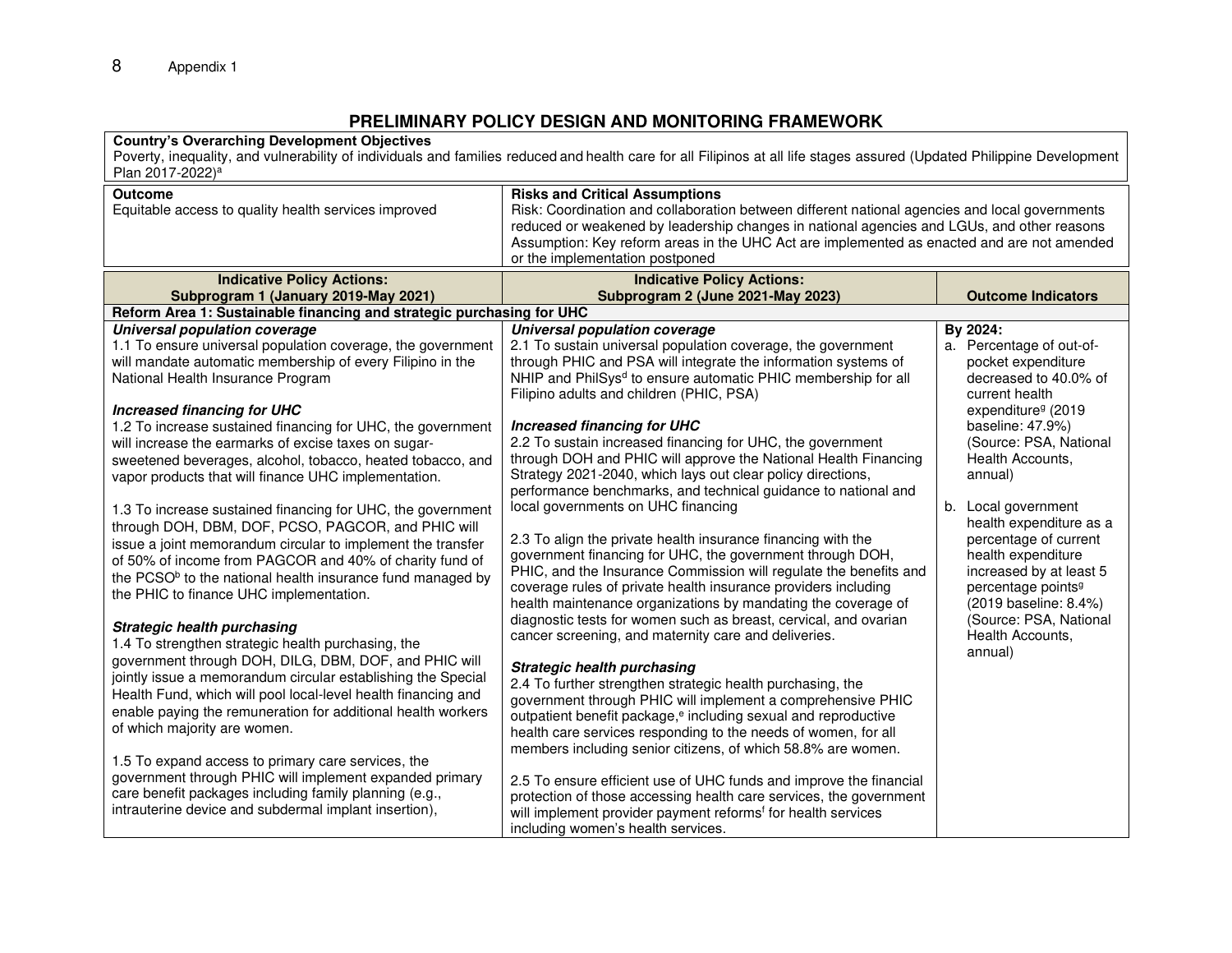| <b>Indicative Policy Actions:</b>                                                                                                       | <b>Indicative Policy Actions:</b>                                                                                                    |                                           |
|-----------------------------------------------------------------------------------------------------------------------------------------|--------------------------------------------------------------------------------------------------------------------------------------|-------------------------------------------|
| Subprogram 1 (January 2019-May 2021)                                                                                                    | Subprogram 2 (June 2021-May 2023)                                                                                                    | <b>Outcome Indicators</b>                 |
| maternal care packages, <sup>c</sup> and screening for cervical and<br>breast cancers available to all PHIC members.                    |                                                                                                                                      |                                           |
| Reform Area 2: Integrated delivery of quality health services                                                                           |                                                                                                                                      |                                           |
| Climate-smart, disaster-resilient, and gender-sensitive                                                                                 | Climate-smart, disaster-resilient, and gender-sensitive health                                                                       | c. UHC service coverage                   |
| health care providers                                                                                                                   | care providers                                                                                                                       | index increased by 10                     |
| 1.6 To increase the supply of climate-smart, disaster-resilient,                                                                        | 2.6 To promote LGU investments in disaster-resilient, climate-                                                                       | percentage points <sup>n</sup>            |
| and gender-sensitive health facilities, the government                                                                                  | smart, and gender-responsive health care facilities, <sup>1</sup> the                                                                | (2017 baseline: 61%)                      |
| through DOH will (i) implement the Philippine Health Facility                                                                           | government through DOH will approve hospital licensing rules, and                                                                    | (Source: World Health                     |
| Development Plan, <sup>h</sup> and (ii) require government and private                                                                  | through DOH and DILG will require the preparation of local-level                                                                     | Organization UHC                          |
| health care providers to organize themselves into health care                                                                           | health facility development plans.                                                                                                   | Service Coverage                          |
| provider networks, which will incorporate gender-responsive                                                                             |                                                                                                                                      | Index, 2-3 years                          |
| interventions, disaster resilience, climate change adaptation<br>and mitigation, and measures to implement medical waste                | Increased primary care providers<br>2.7 To expand online primary care services, the government                                       | frequency of<br>dissemination)            |
| management.                                                                                                                             | through DOH, DSWD, and LGUs will integrate the Wireless                                                                              |                                           |
|                                                                                                                                         | Psychosocial Support (WI-Support): Technology Based Mental                                                                           | d. Proportion of births                   |
| Increased primary care providers                                                                                                        | Health and Psychosocial Support for Affected Individuals and                                                                         | attended by skilled                       |
| 1.7 To increase the number of primary care providers and                                                                                | Families of COVID-19 Pandemic and Other Crisis Situations                                                                            | health personnel                          |
| ensure continuous provision of essential health services such                                                                           | program within the primary care services provided by PCWHS.                                                                          | increased by 5                            |
| as SRH to women, children, and adolescents especially                                                                                   |                                                                                                                                      | percentage points <sup>o</sup>            |
| during pandemics and emergencies, <sup>i</sup> the government through                                                                   | <b>Enhanced health promotion services</b>                                                                                            | (2017 baseline: 84%)                      |
| DOH, PHIC, DILG, and DSWD will issue guidelines on: (i)                                                                                 | 2.8 To expand the provision of health promotion services beyond<br>the health sector, the government through DOH, DILG, and LGUs     | (Source: PSA, National<br>Demographic and |
| primary care facility standards, (ii) registration for facility-                                                                        | will implement the Health Promotion Strategic Framework through                                                                      | Health Survey, every 3                    |
| based primary care services, (iii) integration of local health                                                                          | communities, schools, and workplaces with standards and services                                                                     | years)                                    |
| systems into province-wide and city-wide health care provider<br>networks <sup>j</sup> with designated primary care providers; and (iv) | guided by the DOH GAD Strategic Framework for UHC and                                                                                |                                           |
| provision of telemedicine and online primary care services.                                                                             | supported by training modules and capacity development                                                                               |                                           |
|                                                                                                                                         | activities-both face-to-face and online-for gender-responsive                                                                        |                                           |
| <b>Enhanced health promotion services</b>                                                                                               | health service delivery. <sup>m</sup>                                                                                                |                                           |
| 1.8 To broaden the delivery of health promotion services, the                                                                           | Increased health workers supply                                                                                                      |                                           |
| government through DOH will implement the Health                                                                                        | 2.9 To increase the supply of health workers providing primary care                                                                  |                                           |
| Promotion Strategic Framework <sup>k</sup> focusing on 7 priority areas                                                                 | services, the government through DOH and DILG will (i) formalize                                                                     |                                           |
| including sexual and reproductive health, and safety and                                                                                | the role of BHWs with standardized definitions of BHW positions                                                                      |                                           |
| inclusivity, consistent with the UHC Act's vision of healthy                                                                            | and a national registry of BHWs; (ii) accelerate LGUs' hiring and                                                                    |                                           |
| living, schooling, and working environments.                                                                                            | compensation of BHWs, who are 97% female; (iii) institute, through                                                                   |                                           |
| Increased health workers supply                                                                                                         | DOH, CHED and PRC, a retention and tenure system for BHWs to                                                                         |                                           |
| 1.9 To increase the availability of doctors in every                                                                                    | transition them from voluntary workers to a more secure nature of                                                                    |                                           |
| municipality, especially the underserved, remote,                                                                                       | work, recognizing the central role that they play in the delivery of<br>primary care services in LGUs, particularly those considered |                                           |
| economically underdeveloped, conflict-affected, and                                                                                     | geographically isolated and disadvantaged areas; and (iv) require                                                                    |                                           |
| geographically disadvantaged areas, the government will                                                                                 | the incorporation of primary care modules into all health degree                                                                     |                                           |
| enact the Doktor Para sa Bayan law providing scholarships                                                                               |                                                                                                                                      |                                           |
| for doctors and deployment guidelines for municipalities.                                                                               |                                                                                                                                      |                                           |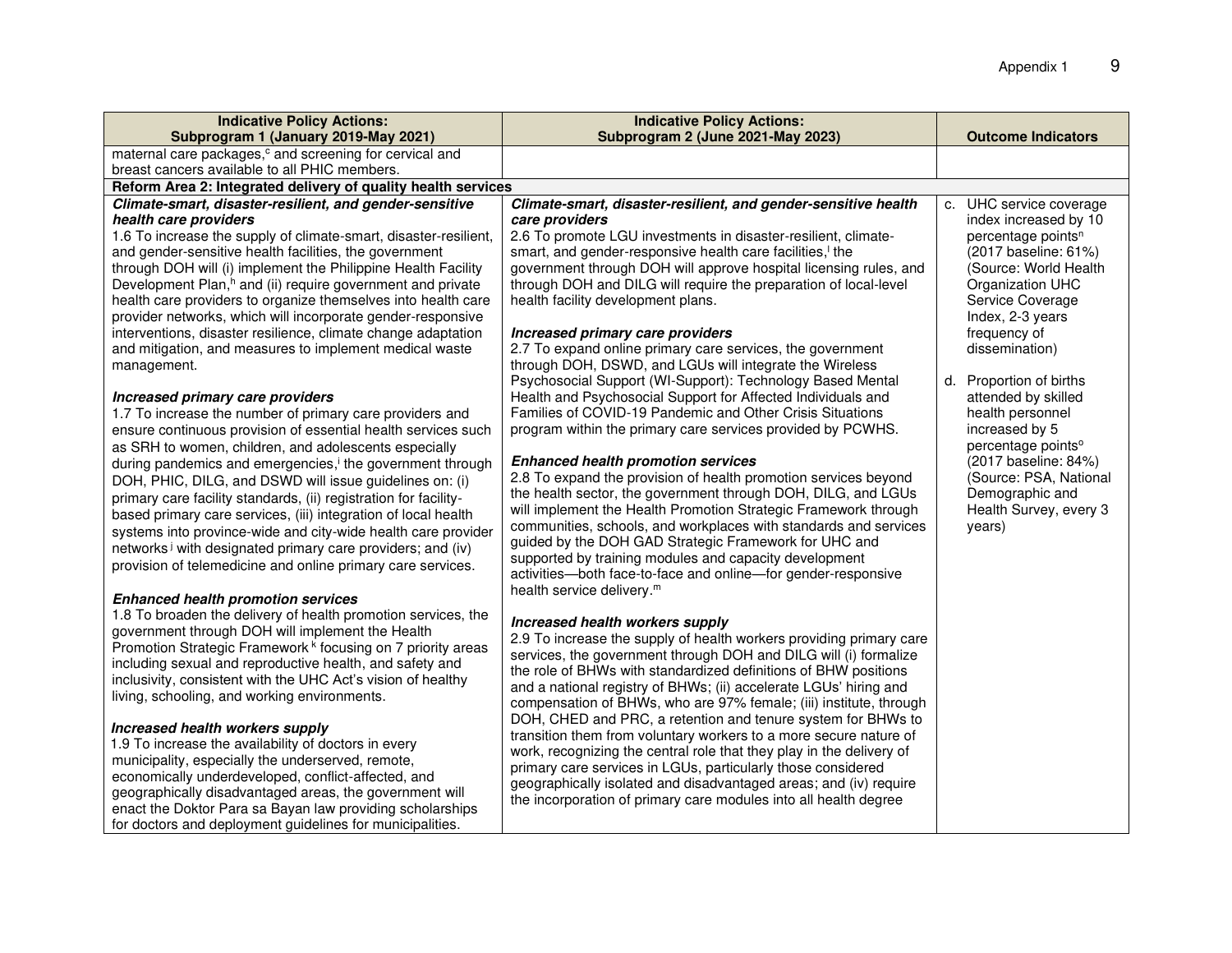| <b>Indicative Policy Actions:</b>                                            | <b>Indicative Policy Actions:</b>                                                                                                 |                                         |
|------------------------------------------------------------------------------|-----------------------------------------------------------------------------------------------------------------------------------|-----------------------------------------|
| Subprogram 1 (January 2019-May 2021)                                         | Subprogram 2 (June 2021-May 2023)                                                                                                 | <b>Outcome Indicators</b>               |
|                                                                              | and health training programs, including medical residency                                                                         |                                         |
|                                                                              | programs.                                                                                                                         |                                         |
| Reform Area 3: Information management and performance accountability for UHC |                                                                                                                                   |                                         |
| Interoperable health information systems                                     | Interoperable health information systems                                                                                          | e. Philippine Governance                |
| 1.10 To accelerate making health information systems                         | 2.10 To ensure interoperable health information systems, the                                                                      | System progressed to                    |
| interoperable and improve performance monitoring of health                   | government through DOH, DICT, and PHIC will implement data                                                                        | Institutionalization stage <sup>t</sup> |
| care providers, the government through PHIC will implement                   | sharing and interoperability of public and private health information                                                             | (2021 baseline:                         |
| (i) electronic PHIC hospital claim submission, and (ii)                      | systems by (i) requiring electronic capture of health data at all                                                                 | Philippine Governance                   |
| compliance with the electronic medical record                                | health care levels, and (ii) making available individual-level                                                                    | System at Proficiency                   |
| system (eKonsulta) to access PHIC primary care benefits.                     | electronic medical records as needed and in compliance with data                                                                  | stage)                                  |
|                                                                              | privacy and related laws.                                                                                                         | (Source: Institute for                  |
| Monitoring performance and health impacts                                    |                                                                                                                                   | Solidarity in Asia,                     |
| 1.11 To improve gender parity and technical expertise of the                 | Monitoring performance and health impacts                                                                                         | Philippine Governance                   |
| PHIC Board <sup>p</sup> governing the performance of PHIC, the               | 2.11 To ensure performance monitoring of the UHC Act, the                                                                         | System)                                 |
| government will add 3 experts with expertise in public health,               | government through DOH and PSA will formulate and conduct                                                                         |                                         |
| management, finance, and health economics, and will require                  | gender-sensitive annual household surveys, <sup>r</sup> and publish annual                                                        | Global Digital Health<br>f.             |
| at least 1 of the 3 experts, and at least 2 of the 5 sector panel            | provincial burden of diseases.                                                                                                    | Index overall score                     |
| members to be female.                                                        |                                                                                                                                   | increased to 5 <sup>u</sup> (2020       |
|                                                                              | 2.12 To incentivize improved health system performance, the                                                                       | baseline: 4)                            |
| 1.12 To ensure systematic identification of potential health                 | government through DOH, DILG, and DBM will provide                                                                                | (Source: Health Enabled<br>and Global   |
| impacts of development projects, the DOH and DILG will                       | performance grants (frequency to be determined) to LGUs, DOH                                                                      |                                         |
| jointly issue an administrative order setting the guidelines for             | hospitals, and other government health facilities based on LGU<br>Health Scorecard, health-related indicators of the Seal of Good | Development Incubator;                  |
| the implementation of the Health Impact Assessment <sup>q</sup> on all       | Local Governance, and CQI hospital quality scores, including their                                                                | Global Digital Health<br>Index)         |
| local level development initiatives.                                         | climate and disaster resilience, and gender responsiveness. <sup>s</sup>                                                          |                                         |
|                                                                              |                                                                                                                                   |                                         |
|                                                                              |                                                                                                                                   |                                         |
| <b>Budget Support</b>                                                        |                                                                                                                                   |                                         |
| Asian Development Bank                                                       |                                                                                                                                   |                                         |

Subprogram 1: \$400 million (policy-based loan) Subprogram 2: \$400 million (policy-based loan, indicative)

BHW = *barangay* health worker, CHED = Commission on Higher Education, COVID-19 = coronavirus disease, CQI = continuous quality improvement, DBM = Department of Budget and Management, DICT = Department of Information and Communications Technology, DILG = Department of the Interior and Local Government, DOF = Department of Finance, DOH = Department of Health, DSWD = Department of Social Welfare and Development, GAD = gender and development, LGU = local government unit, NHIP = National Health Insurance Program, PAGCOR = Philippine Gaming Corporation, PCSO = Philippine Charity Sweepstakes Office, PCWHS = province- and city-wide health systems, PHIC = Philippine Health Insurance Corporation, PhilSys = Philippine Identifications System, PRC = Professional Regulation Commission, PSA = Philippine Statistics Authority, SRH = sexual and reproductive health services, UHC = universal health care.

a National Economic and Development Authority. 2021. *Updated Philippine Development Plan 2017–2022*. Manila.

<sup>c</sup> Under Section VII of the PHIC Administrative Order 2020-0021, the guidelines on the Konsulta package, the expanded PHIC primary care benefits, provide that: (i) health facilities should have trained health professionals on family planning procedures (e.g., intrauterine device and subdermal implant insertion); and (ii)

<sup>&</sup>lt;sup>b</sup> The transfer from the charity fund will be attributed to PCSO's Gender Equality, Diversity, and Social Inclusion Program, subject to the applicable rules and regulations of Republic Act 9710, known as the Magna Carta of Women.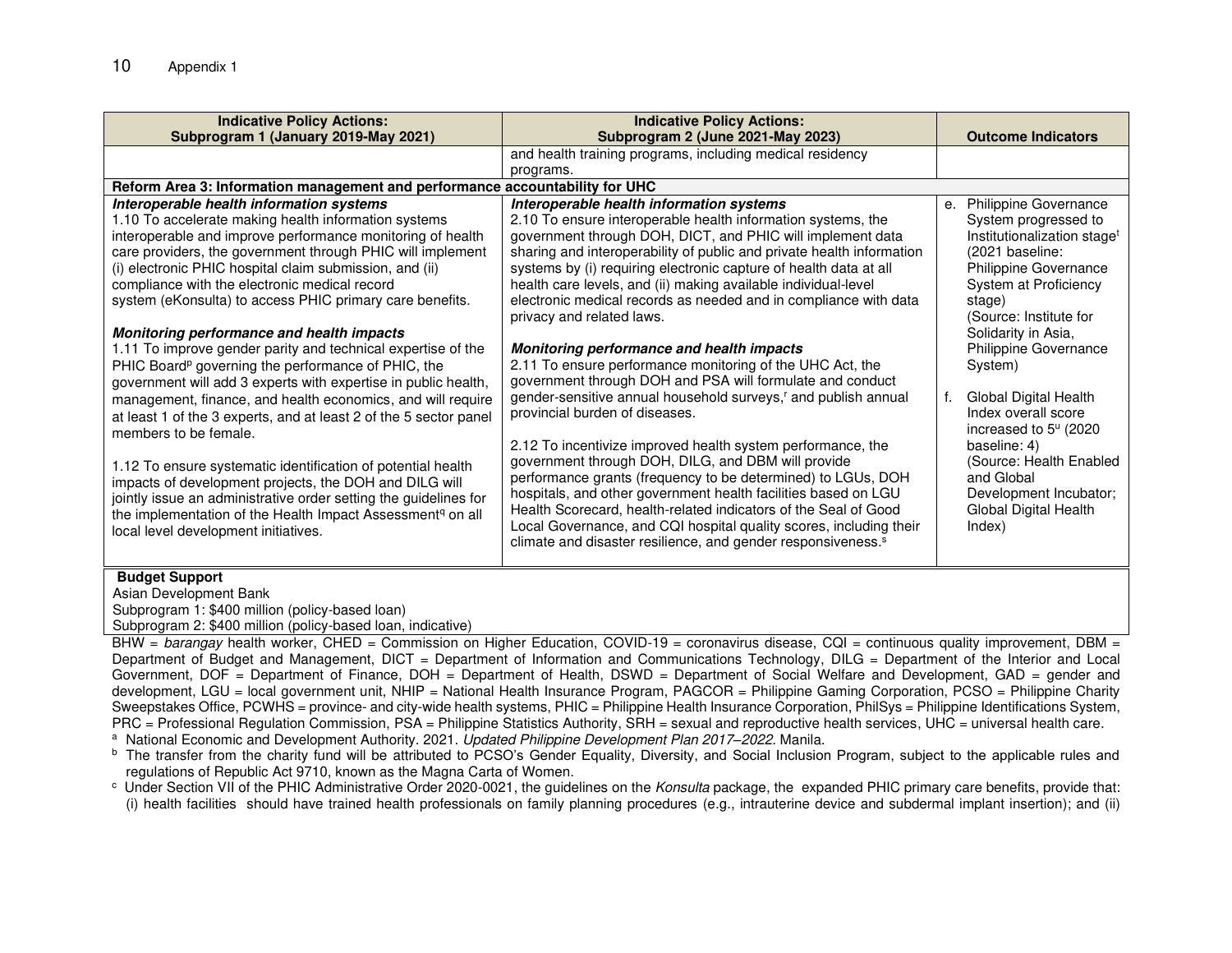health facilities seeking accreditation to provide the *Konsulta* package are encouraged to also apply as providers for other benefits such as the maternal care package, TB-DOTs package, outpatient HIV antivirual treatment packages, and animal bite treatment package.

- <sup>d</sup> PhilSys is the national ID information system of the Philippines.
- <sup>e</sup> The *Konsulta* package, the expanded PHIC primary care benefit package, will improve the current primary care benefits by including improved access to diagnostic screening for women such as breast, ovarian, and cervical cancer screenings. This will also help address higher burden of out-of-pocket costs for health services experienced by women than men due to non-coverage or limits on coverage for sexual and reproductive health services.
- f Provider payment reforms will be an expansion of both (i) case payments into diagnosis-related group (DRG) for hospital care and (ii) capitation payments into global budget payments for primary care. Case payment and DRGs pay fixed amounts for hospital care based on costed payment categories regardless of the actual costs incurred. DRGs are more sophisticated case payments which can make payment adjustment based on disease severity, treatment complexity and other reasons. Capitation payment is where a health care provider is paid a fixed amount per person assigned to the provider, with the per capita / capitation payment usually covering an agreed set of primary care services. Global budget payments are fixed prepayments made to a group of providers or a health care system, covering most or all of a patient's care during a specified time period.
- <sup>g</sup> Philippine Statistics Authority. [National Health Accounts](https://psa.gov.ph/psa-press-release-tags/philippine-national-health-accounts) (accessed on 1 March 2021). Current health expenditure includes health care goods and services consumed each year but excludes capital health expenditure.
- h The Philippine Health Facility Development Plan institutionalized having one nurse or midwife per health station and birthing facility, recognizing the importance of every barangay's access to maternal and child health care services. The plan also includes ensuring that the barangay health stations have services for family visits, as well as birthing facilities. Polyclinics serving as intermediate care between primary care facilities and hospitals must contain outpatient specialty care which include obstetrics-gynecology services. In the area of providers and/or workers, the implementing rules and regulations of RA 11210 or the 105-Day Expanded Maternity Leave Law enacted in May 2019 extends paid maternity leave from 60 days to 105 days for female workers in the public sector, private sectors, and informal economy. Complementing this intervention for pregnant women is DOH Memorandum Circular 2020-027 which ensures that all workers in DOH, including hospital workers, are provided with health and/or psychosocial interventions, and that pregnant employees are given priority on their preferred schedules on alternative work arrangements during pandemics and emergencies.
- i Primary care services include services addressing the sexual and reproductive health needs of men and women including family planning services and women and child protection services. DOH Department Circular 2020-0167 on the "Continuous provision of essential health services during the COVID-19 epidemic" specifically mentions the continuous provision of antenatal, post-partum care services; essential intrapartum and newborn care including promotion of exclusive breastfeeding; and sexual and reproductive health services including provision of family planning commodities and women and child protection services. Meanwhile, DOH Department Memorandum 2020-0341 on "Interim guidelines on continuous provision of adolescent health services during COVID-19 pandemic" recognizes the vulnerability of young people to experience psychosocial risks, gender-based violence, and reproductive health issues including difficulties in accessing services because of stigma, culture, economic, physical, or mental limitations; and provides for sexual and reproductive health services, nutrition services, mental health and psychosocial services, and HIV/AIDS and sexually-transmitted infections services.
- j Health care provider networks are groups of primary to tertiary care providers (whether public, private, or mixed) offering comprehensive care in an integrated and coordinated manner.
- <sup>k</sup> The 7 priority areas of the DOH Health Promotion Strategic Framework include mental health, maternal health care, sexual and reproductive health, violence and injury prevention against women and children. DOH will coordinate with DSWD in implementing health promotion activities among conditional cash transfers (4Ps) families in their family development sessions.
- In this context, gender-responsive health facilities recognize the different health needs and experiences of males and females: e.g., providing dedicated triage areas for women's sexual and reproductive health needs; providing adequate screening for male and female specific noncommunicable diseases; ensuring appropriate numbers of male and female health professionals in all specializations to respond to cultural care requirements such as female birth attendants for certain religion and/or ethnic groups.
- <sup>m</sup> Gender-responsive health service delivery has several aspects of health service delivery such as testing, counselling, and actual services provided by the DOH health system with a gender lens.
- <sup>n</sup> World Health Organization[. UHC Service Coverage Index](https://www.who.int/data/gho/indicator-metadata-registry/imr-details/4834) an[d Global Health Observatory Data](https://apps.who.int/gho/data/node.imr.UHC_INDEX_REPORTED?lang=en) (accessed on 1 March 2021).
- <sup>o</sup> Philippine Statistics Authority, National Demographic and Health Survey 2018.
- P Section 13 of the UHC Act specifically requires that at least 1 of the expert panel members and at least 2 of the sectoral panel members be women. The law preceding this, RA 10606 or the NHI Act of 2013, did not provide for gender parity in board membership and composition.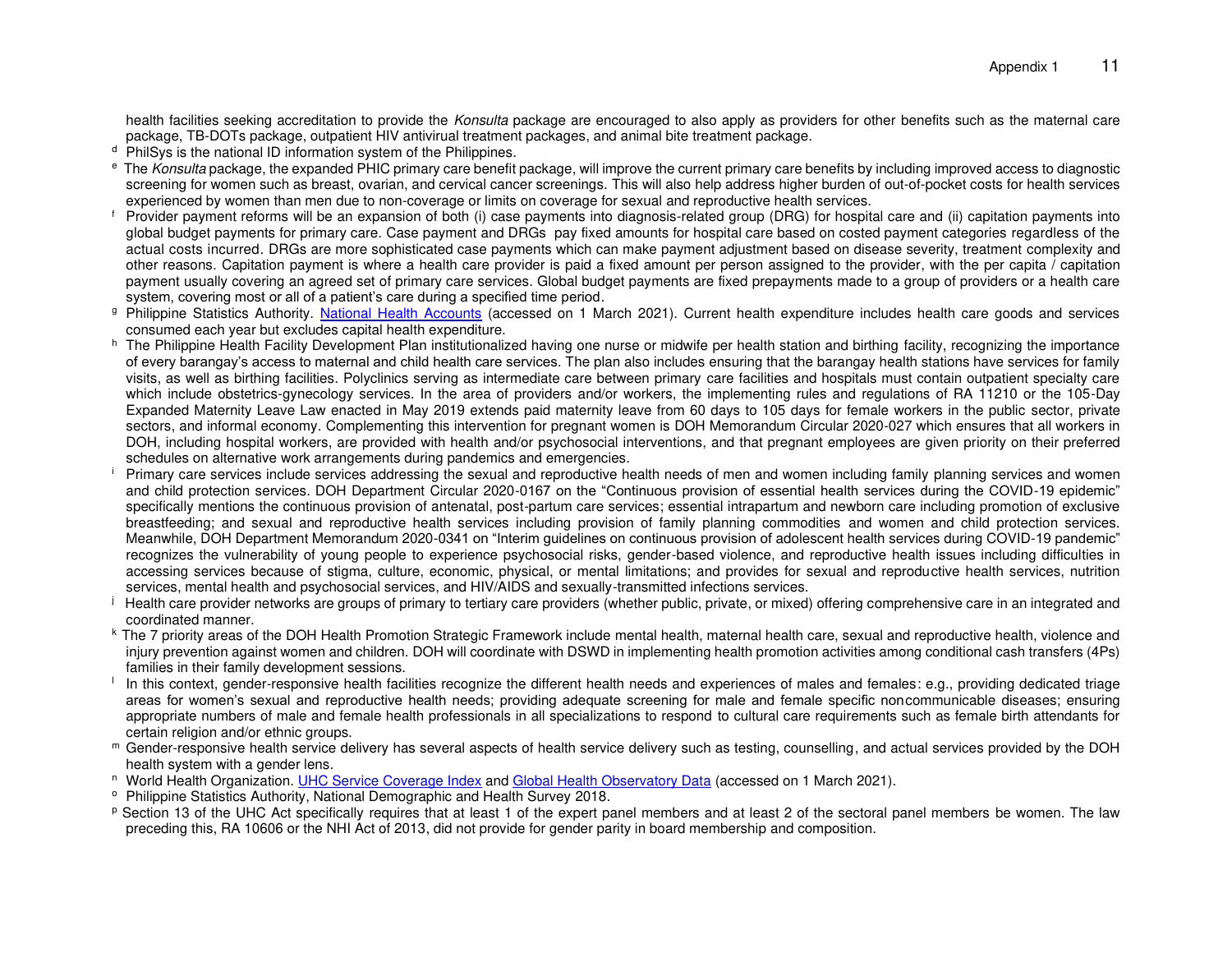#### 12 Appendix 1

- q The DOH-DILG Joint Administrative Order 2021-0001 on the guidelines for the operationalization of the health impact assessment review process for development projects defines health impact assessment as a "means of assessing the health impacts of policies, programs, and projects in diverse economic sectors before, during, and after implementation." These impacts range from positive to negative, and may affect different sectors of the population, from the elderly, pregnant and lactating women, children, persons with disabilities, indigenous peoples, etc.
- r Incorporating a gender-sensitive lens in the survey instrument and indicators includes considering the different roles, responsibilities, and access to resources of the respondents; recognizing their different health-related needs depending on their biological functions and lifestyle; disaggregating data by sex, age, and other variables; and identifying female-headed households, among others.
- <sup>s</sup> The indicators in the scorecard recognize the different needs and experiences of males and females, such as the inclusion of indicators on access to primary sexual and reproductive health services. The LGU Health Scorecard specifically includes indicators on modern contraceptive prevalence rate and adolescent birth rate to be reported at the levels of the municipal, highly urbanized cities, and provincial levels.
- <sup>t</sup> Institute for Solidarity in Asia. [Home](http://isacenter.org/) (accessed on 1 March 2021). The stages of good governance are Initiation (the lowest), then Compliance and Proficiency with Institutionalization as the highest level.
- U Health Enabled and Global Development Incubator. [Global Digital Health Index](https://www.digitalhealthindex.org/) (accessed on 1 March 2021).

Source: Asian Development Bank.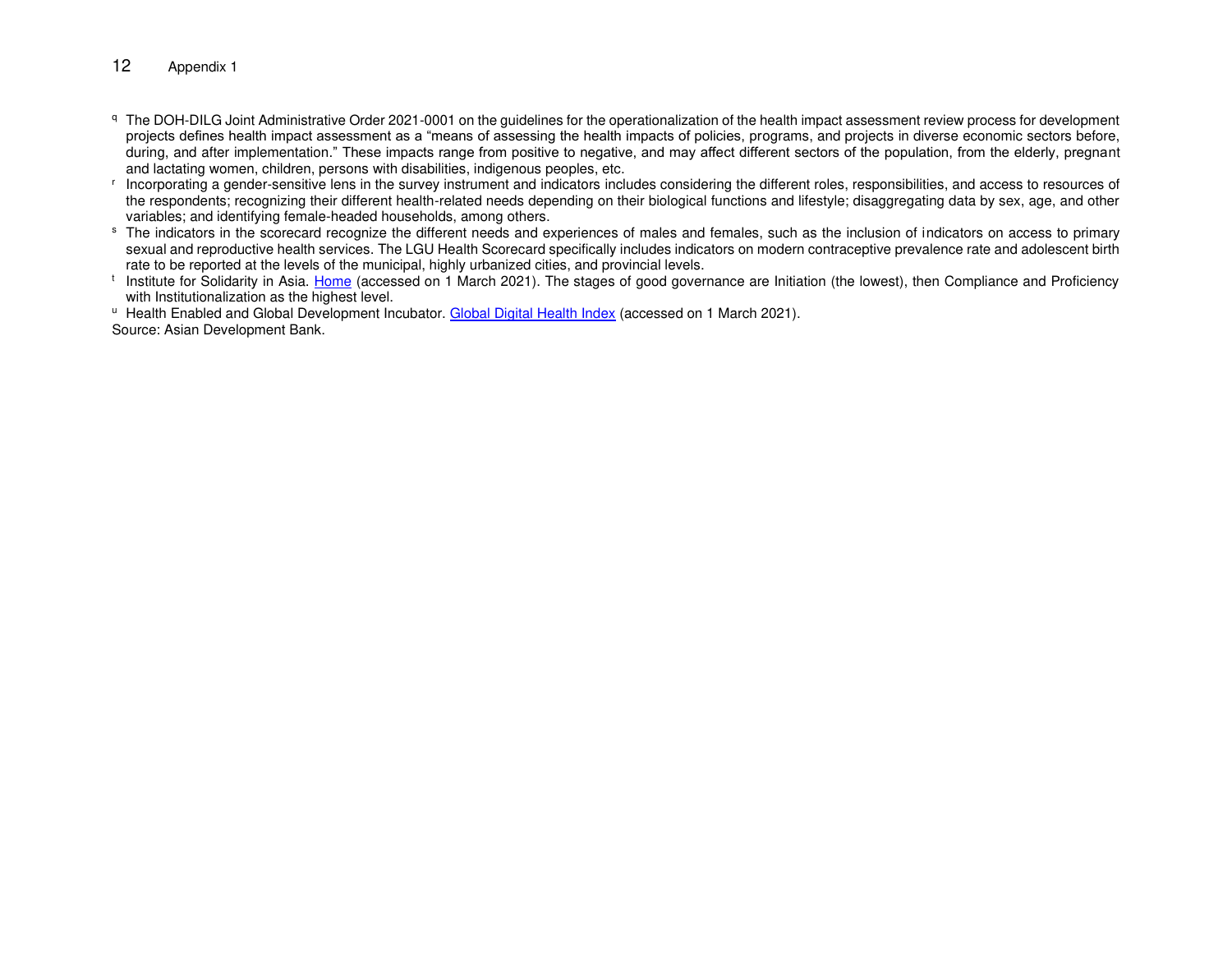#### **TECHNICAL ASSISTANCE FACILITY UTILIZATION UPDATE**

1. The technical assistance (TA) for Strengthening Social Protection Reforms in the Philippines was approved on 9 February 2016 in the amount of \$1 million from TA special funds resources (TASF)-Other sources of the Asian Development Bank (ADB). The TA was re-classified as a TA facility on 14 November 2018 to include implementation support for selected, ongoing social protection projects in the Philippines and the design of new ones. The TA amount was increased by (i) \$1 million from ADB's TASF-Other sources on 10 July 2020, to include a new output for future ADB support initiatives related to education and health in the Philippines; (ii) \$2.9 million (\$0.8 million from TASF-Other sources, \$1 million from the High-Level Technology Fund,<sup>1</sup> and \$1.1 million from the Australian Government Department of Foreign Affairs and Trade, both administered by ADB); and (iii) \$1.1 million funded by TASF-Other sources on 11 December 2000 to support the implementation of additional education and health projects, including the proposed policy-based loan. These increases brought the TA amount to \$6 million. The TA facility was renamed Strengthening Social Protection, Education, and Health Reforms Facility to reflect its broader coverage more accurately. The original TA completion date of 31 December 2019 was extended to 31 December 2023, given its support for active and pipelined projects until 2023. As of 12 May 2021, contract awards totaled \$2.68 million and disbursements totaled \$1.08 million.

2. The TA facility will deliver the following outputs: (i) policy gaps in social protection identified and options developed, (ii) operational gaps and governance risks in social protection service delivery identified and action plans prepared, (iii) knowledge products on best practices in social protection prepared and disseminated, (iv) a new social protection project prepared and implemented, and (v) health and education projects prepared and implemented. The TA facility will provide consulting services support to prepare the proposed policy-based loan, Build Universal Health Care (subprogram 1).

3. **Resources under the technical assistance facility.** The updated consultants' input allocation from the TA facility is in Table A3.1, and the updated budget allocation is in Table A3.2. It is confirmed that (i) the TA facility has adequate resources, and (ii) the existing terms of reference for consultants are sufficient to undertake the activities required to deliver the outputs for the ensuing Build Universal Health Care Program (subprogram 1).

<sup>1</sup> Financing partner: the Government of Japan.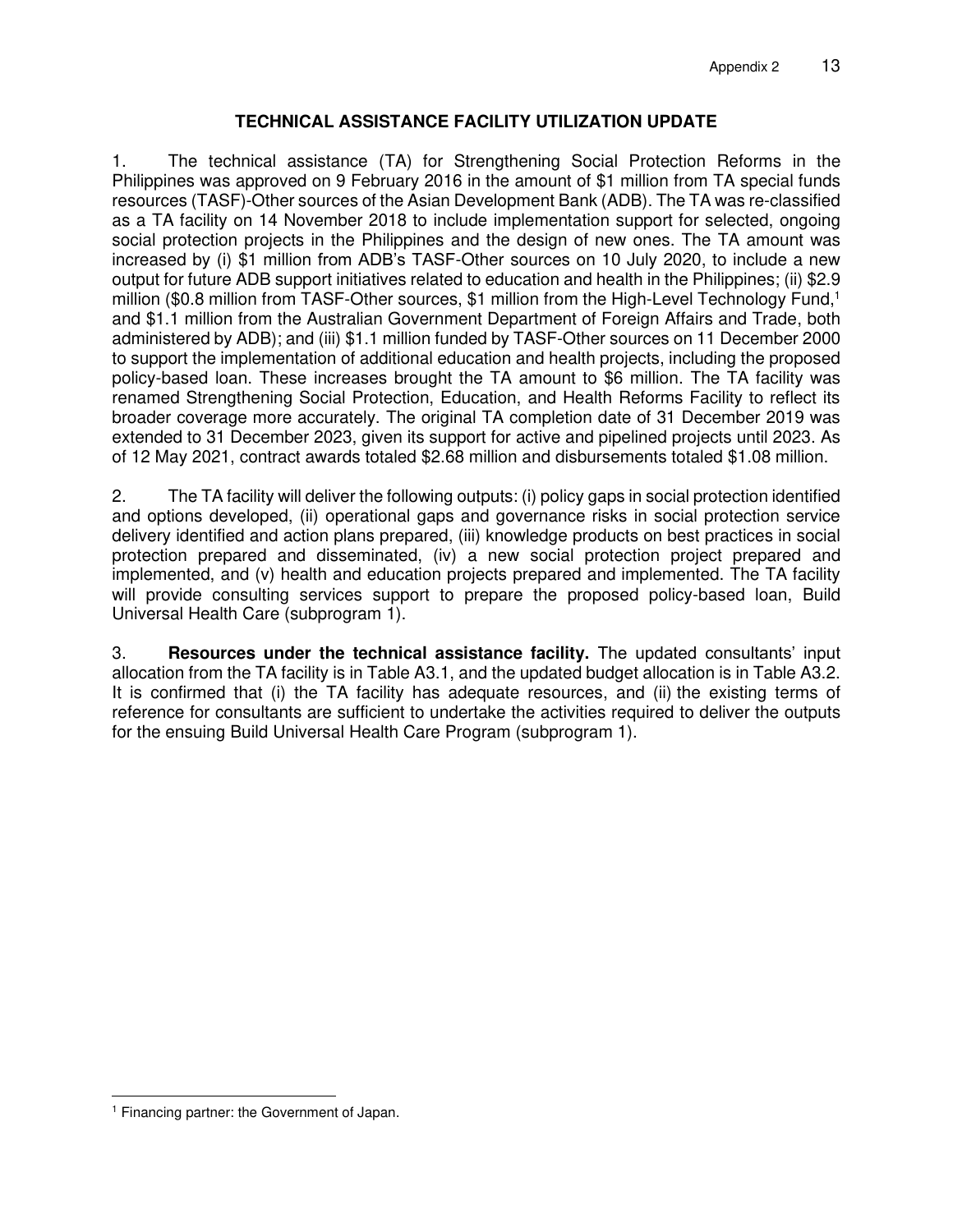|                                                      |                        | (person-month)         |      |      |                        |                        |                        |
|------------------------------------------------------|------------------------|------------------------|------|------|------------------------|------------------------|------------------------|
|                                                      | Project 2 <sup>b</sup> |                        |      |      |                        |                        |                        |
| Item                                                 | <b>Total</b>           | Project 1 <sup>a</sup> | A    | B    | Project 3 <sup>c</sup> | Project 4 <sup>d</sup> | Project 5 <sup>e</sup> |
| <b>Individual Consultants</b>                        |                        |                        |      |      |                        |                        |                        |
|                                                      |                        |                        |      |      |                        |                        |                        |
| <b>International</b>                                 |                        |                        |      |      |                        |                        |                        |
| Architect/health infrastructure specialist           | 5.0                    |                        |      |      | 2.0                    | 3.0                    |                        |
| Artificial intelligence expert                       | 2.0                    |                        |      | 2.0  |                        |                        |                        |
| Curriculum and pedagogy                              | 4.0                    |                        |      |      | 4.0                    |                        |                        |
| Data architect                                       | 4.0                    |                        |      | 4.0  |                        |                        |                        |
| Digital identity (biometric) expert                  | 2.0                    |                        |      | 2.0  |                        |                        |                        |
| Economist/health economist                           | 8.0                    |                        |      |      | 3.0                    | 5.0                    |                        |
| Fourth industrial revolution expert                  | 4.0                    |                        |      |      | 4.0                    |                        |                        |
| IT specialist/IT security expert                     | 6.0                    |                        |      | 6.0  |                        |                        |                        |
| Financial management and operations risk specialist  | 0.0                    |                        |      |      |                        |                        |                        |
| <b>GRS</b> expert                                    | 6.0                    |                        |      | 6.0  |                        |                        |                        |
| PPP/finance specialist (industry engagement)         | 3.0                    |                        |      |      | 3.0                    |                        |                        |
| Procurement specialist                               | 11.0                   |                        |      |      |                        | 5.0                    | 6.0                    |
| Software engineer                                    | 9.0                    |                        |      | 9.0  |                        |                        |                        |
| Social policy expert                                 | 18.0                   | 3.0                    | 4.0  | 11.0 |                        |                        |                        |
| Social protection economist/social sector specialist | 11.6                   | 4.0                    | 7.6  |      | 4.5                    |                        |                        |
| <b>TVET</b> specialist                               | 4.5                    |                        |      |      |                        |                        |                        |
| Subtotal (international)                             | 98.1                   | 7.0                    | 11.6 | 40.0 | 20.5                   | 13.0                   | 6.0                    |
| <b>National</b>                                      |                        |                        |      |      |                        |                        |                        |
| Architect/health infrastructure specialist           | 7.0                    |                        |      |      | 4.0                    | 3.0                    |                        |
| Civil engineer                                       | 3.0                    |                        |      |      | 3.0                    |                        |                        |
| Communication and counselling specialist             | 3.0                    |                        |      |      | 3.0                    |                        |                        |
| Digital health specialist                            | 3.0                    |                        |      |      |                        | 3.0                    |                        |
| Economist (health/survey/M&E specialist)             | 13.0                   |                        | 7.0  |      | 3.0                    | 3.0                    |                        |
| Financial management and operations risk expert      | 20.0                   | 6.0                    | 6.0  |      | 5.0                    | 3.0                    |                        |
| Gender                                               | 30.0                   |                        |      |      | 3.0                    | 3.0                    | 24.0                   |
| Governance and public finance specialist             | 14.9                   |                        | 9.9  |      | 5.0                    |                        |                        |
| IT specialist/IT reform specialist                   | 14.0                   | 11.0                   |      |      | 3.0                    |                        |                        |
| Knowledge and communication specialist               | 8.0                    |                        | 4.0  | 4.0  |                        |                        |                        |
| Organizational/institutional development specialist  | 10.0                   | 6.0                    |      |      | 4.0                    |                        |                        |
| Procurement specialist                               | 17.0                   | 6.0                    | 3.0  |      | 5.0                    | 3.0                    |                        |
| Project coordinator                                  | 24.0                   |                        |      | 24.0 |                        |                        |                        |
| Public health consultant                             | 6.0                    |                        |      |      |                        |                        | 6.0                    |
|                                                      |                        |                        |      |      |                        |                        |                        |

### **Table A2.1: Updated Consultants' Input Allocation from the Technical Assistance Facility**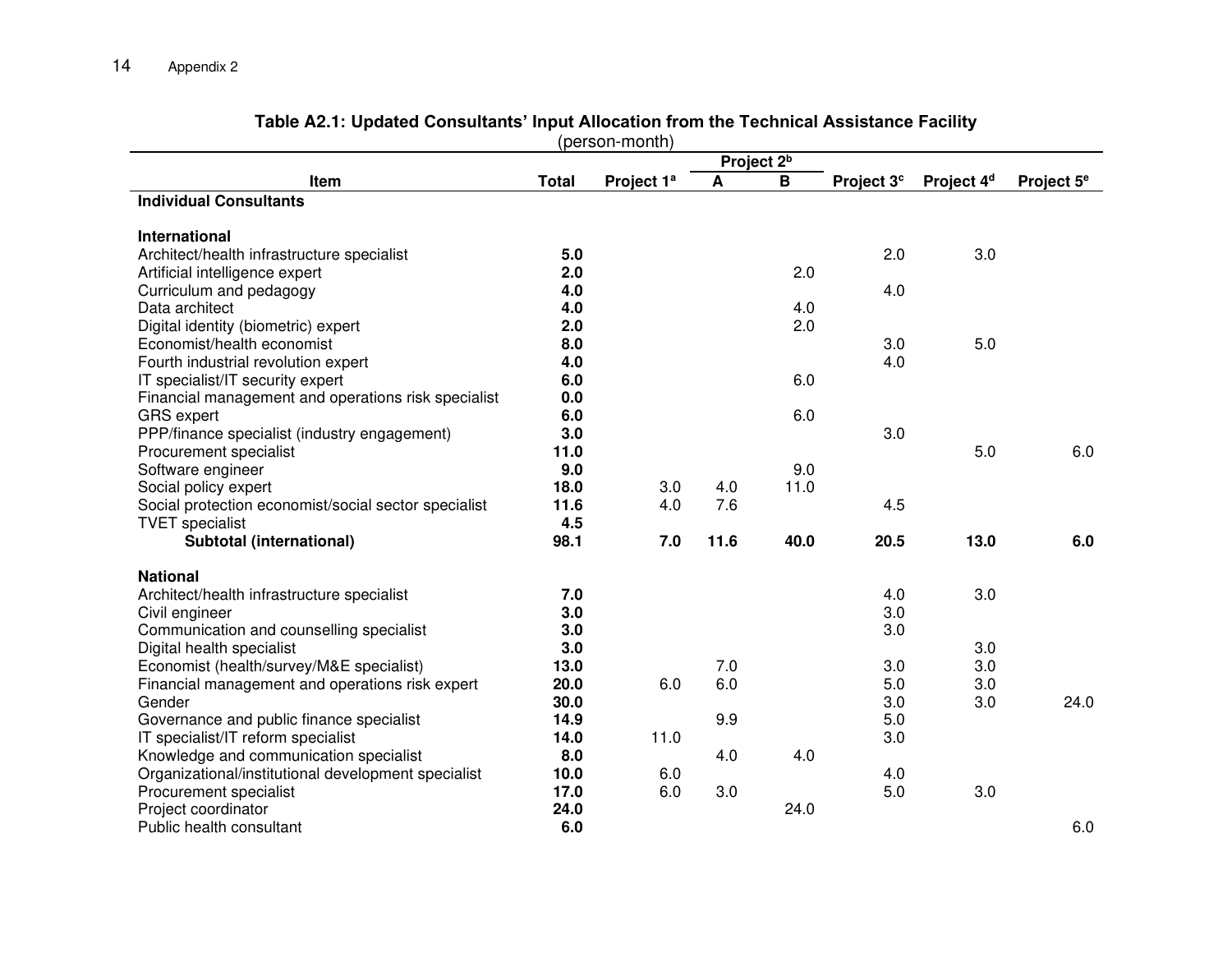|                                                     | Project 2 <sup>b</sup> |                        |       |       |                        |                        |                        |
|-----------------------------------------------------|------------------------|------------------------|-------|-------|------------------------|------------------------|------------------------|
| Item                                                | Total                  | Project 1 <sup>a</sup> | A     | B     | Project 3 <sup>c</sup> | Project 4 <sup>d</sup> | Project 5 <sup>e</sup> |
| Risk communication/health promotion experts         | 16.0                   |                        |       |       |                        |                        | 16.0                   |
| Rural livelihood and development                    | 3.0                    |                        |       |       | 3.0                    |                        |                        |
| Training education or equipment specialist          | 3.0                    |                        |       |       | 3.0                    |                        |                        |
| Safeguards specialist (environment/resettlement/IP) | 16.0                   |                        | 4.0   |       | 3.0                    | 9.0                    |                        |
| Social policy expert                                | 28.5                   | 16.5                   | 12.0  |       |                        |                        |                        |
| Social protection economist                         | 6.0                    |                        | 6.0   |       |                        |                        |                        |
| Software engineer (IT integration/GRS)              | 62.0                   |                        | 62.0  |       |                        |                        |                        |
| <b>Technical editor</b>                             | 1.5                    | 1.5                    |       |       |                        |                        |                        |
| <b>Subtotal (national)</b>                          | 308.9                  | 47.0                   | 113.9 | 28.0  | 47.0                   | 27.0                   | 46.0                   |
| <b>Total (individual consultants)</b>               | 407.0                  | 54.0                   | 125.5 | 68.0  | 67.5                   | 40.0                   | 52.0                   |
| Consulting firm (graduation approach)               |                        |                        |       |       |                        |                        |                        |
| <b>International</b>                                |                        |                        |       |       |                        |                        |                        |
| Graduation approach expert/team leader              | 4.0                    |                        |       | 4.0   |                        |                        |                        |
| Technical coordinator/deputy team leader            | 0.0                    |                        |       | 0.0   |                        |                        |                        |
| Subtotal (international)                            | 4.0                    | 0.0                    | 0.0   | 4.0   | 0.0                    | 0.0                    | 0.0                    |
| <b>National</b>                                     |                        |                        |       |       |                        |                        |                        |
| Monitoring and data expert                          | 24.0                   |                        |       | 24.0  |                        |                        |                        |
| Field manager                                       | 24.0                   |                        |       | 24.0  |                        |                        |                        |
| <b>Subtotal (national)</b>                          | 56.0                   | 0.0                    | 0.0   | 56.0  | 0.0                    | 0.0                    | 0.0                    |
| <b>Total (consulting firm)</b>                      | 60.0                   | 0.0                    | 0.0   | 60.0  | 0.0                    | 0.0                    | 0.0                    |
| <b>TOTAL</b> (international, individuals and firm)  | 102.1                  | 7.0                    | 11.6  | 44.0  | 29.5                   | 13.0                   | 6.0                    |
| <b>TOTAL (national, individuals and firm)</b>       | 364.9                  | 47.0                   | 113.9 | 84.0  | 47.0                   | 27.0                   | 46.0                   |
| <b>TOTAL (international and national)</b>           | 467.0                  | 54.0                   | 125.5 | 128.0 | 67.5                   | 40.0                   | 52.0                   |
| <b>TOTAL (individuals and firm)</b>                 | 467.0                  | 54.0                   | 125.5 | 128.0 | 67.5                   | 40.0                   | 52.0                   |

GRS = grievance redress system, IP = indigenous peoples, IT = information technology, M&E = monitoring and evaluation, PPP = public-private partnership, TVET = technical and vocational education and training.

<sup>a</sup> Project 1 is the ongoing technical assistance supporting the Social Protection Support Program—Additional Financing.

<sup>b</sup> Project 2A is for the preparation of the Expanded Social Assistance Project, and Project 2B is for its implementation.

<sup>c</sup> Project 3 is for the preparation of the Integrating Innovation System in Philippine Technical and Vocational Education and Training Project.

<sup>d</sup> Project 4 is for the preparation of the Building Up Implementation and Local Drivers for Universal Health Care Sector Development Program.

e Project 5 is for the preparation and implementation of the Health System Enhancement to Address and Limit COVID-19.

Source: Asian Development Bank.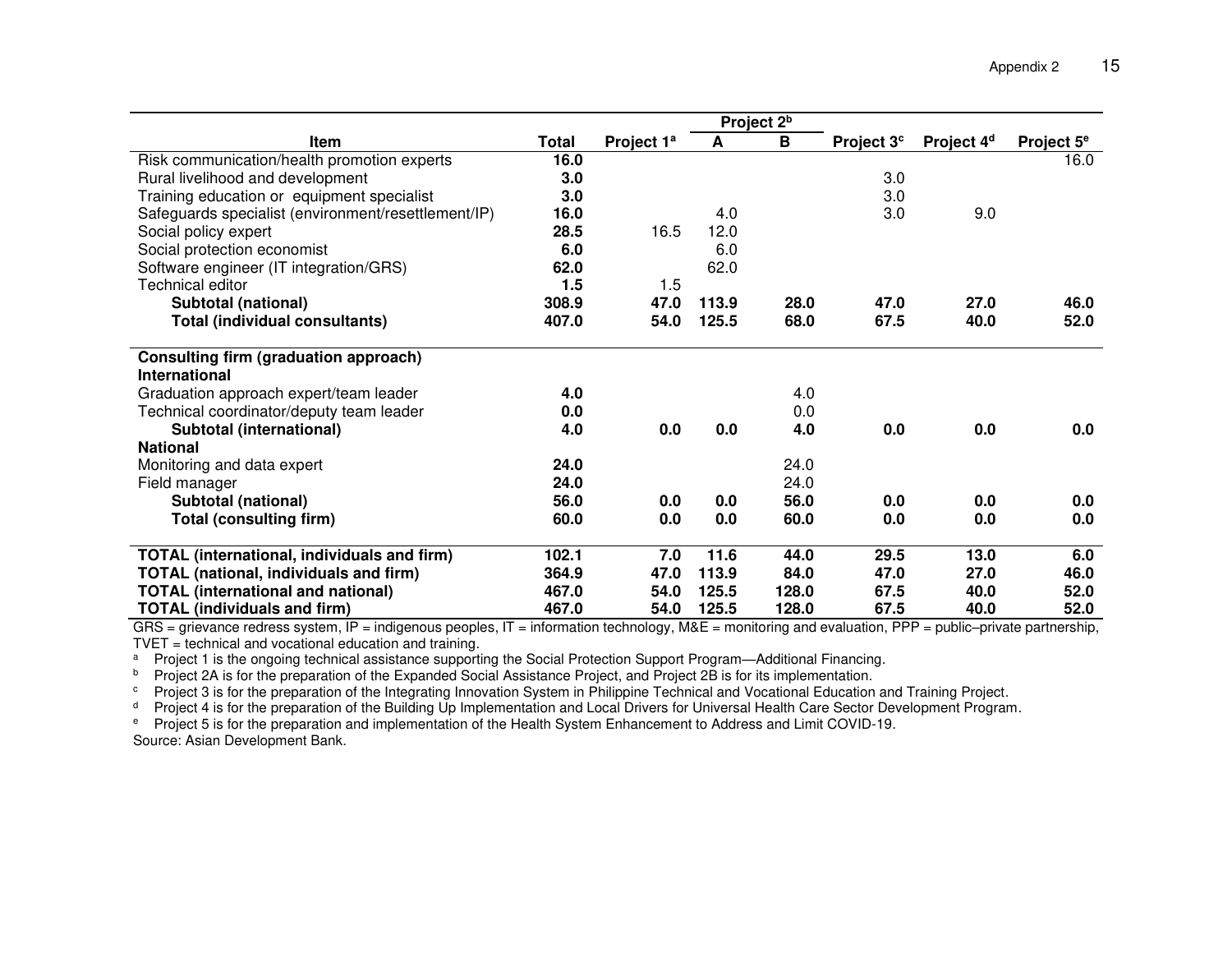|                                                         |                          | (\$'000)     |                          |                        |                 |                        |                        |                          |                       |  |
|---------------------------------------------------------|--------------------------|--------------|--------------------------|------------------------|-----------------|------------------------|------------------------|--------------------------|-----------------------|--|
| <b>Item</b>                                             | Project 1 <sup>a</sup>   |              |                          | Project 2 <sup>b</sup> |                 | Project 3 <sup>c</sup> | Project 4 <sup>d</sup> | Project 5 <sup>e</sup>   | <b>Revised Total</b>  |  |
|                                                         | (TASF)                   |              |                          | <b>HLT</b>             | <b>Subtotal</b> | (TASF)                 | (TASF)                 | $(TASP)^h$               |                       |  |
|                                                         | (a)                      | <b>TASFf</b> | <b>DFAT</b> <sup>9</sup> | Fund <sup>h</sup>      | (b)             | (c)                    | (d)                    | (e)                      | $(a)+(b)+(c)+(d)+(e)$ |  |
| Consultants                                             | 360.5                    | 955.0        | 475.0                    | 830.0                  | 2,260.0         | 596.7                  | 479.3                  | 446.0                    | 4,142.5               |  |
| (a) Remuneration and per<br>diem                        |                          |              |                          |                        |                 |                        |                        |                          |                       |  |
| (i) International                                       | 80.0                     | 350.0        | 180.5                    | 594.0                  | 1,124.5         | 261.8                  | 202.6                  | 108.0                    | 1,776.9               |  |
| consultants<br>(ii) National consultants                | 250.0                    | 450.0        | 159.5                    | 186.0                  | 795.5           | 284.1                  | 226.1                  | 288.0                    | 1,843.7               |  |
| (b) International and local<br>travel                   | 30.0                     | 150.0        | 95.0                     | 50.0                   | 295.0           | 48.8                   | 48.3                   | 50.0                     | 472.1                 |  |
| (c) Reports and<br>communications                       | 0.5                      | 5.0          | 10.0                     | $\blacksquare$         | 15.0            | 2.0                    | 2.4                    | $\overline{\phantom{a}}$ | 19.9                  |  |
| (d) Office operations                                   | $\overline{\phantom{a}}$ |              | 30.0                     |                        |                 |                        |                        |                          |                       |  |
| 2. Training, seminars, and<br>conferences               | 275.0                    | 300.0        | 120.0                    | 90.0                   | 510.0           | 26.0                   | 80.0                   | 110.0                    | 1,001.0               |  |
| (a) Facilitators and<br>resource persons                | 45.0                     | 150.0        | 100.0                    | 50.0                   | 300.0           | 160                    | 40.0                   | 30.0                     | 431.0                 |  |
| (b) Meetings, seminars,<br>and workshops                | 230.0                    | 150.0        | 20.0                     | 40.0                   | 210.0           | 10.0                   | 40.0                   | 80.0                     | 570.0                 |  |
| 3. Studies and surveys                                  | 2.5                      | 30.0         | 55.0                     | 30.0                   | 115.0           | 10.0                   | 60.0                   | $\overline{\phantom{a}}$ | 187.5                 |  |
| 4. Equipment                                            | $\blacksquare$           |              | 5.0                      | $\blacksquare$         | 5.0             | 0.0                    |                        | $\overline{\phantom{a}}$ | 5.0                   |  |
| 5. Miscellaneous<br>administration and support<br>costs |                          | 50.0         | 430.0 <sup>i</sup>       | $\blacksquare$         | 480.0           | 5.0                    | 15.0                   | $\overline{\phantom{a}}$ | 500.0                 |  |
| 6. Contingencies                                        | 2.0                      | 25.0         | 15.0                     | 50.0                   | 90.0            | 12.3                   | 15.7                   | 44.0                     | 164.0                 |  |
|                                                         | 640.0                    | 1,360.0      | 1,100.0                  | 1,000.0                | 3,460.0         | 650.0                  | 650.0                  | 600.0                    | 6,000.0               |  |

#### **Table A2.2: Updated Budget Allocation from the Technical Assistance Facility**

DFAT = Australian Government Department of Foreign Affairs and Trade, HLT Fund = High-Level Technology Fund, TASF = Technical Assistance Special Fund.

<sup>a</sup> Project 1 is the ongoing technical assistance supporting the Social Protection Support Program—Additional Financing.

<sup>b</sup> Project 2A is for the preparation of the Expanded Social Assistance Project, and Project 2B is for its implementation.

c Project 3 is for the preparation of the Integrating Innovation System in Philippine Technical and Vocational Education and Training Project.

<sup>d</sup> Project 4 is for the preparation of the Building Up Implementation and Local Drivers for Universal Health Care Sector Development Program.

e Project 5 is for the preparation and implementation of the Health System Enhancement to Address and Limit COVID-19.

f Includes project preparation.

<sup>g</sup> Administered by the Asian Development Bank (ADB).

h Financing partner: the Government of Japan. Administered by ADB.

i This amount also includes ADB's administration fee, audit costs, bank charges, and provision for foreign exchange fluctuations (if any), to the extent that these items are not covered by the interest and investment income earned on this grant or any additional grant from the Government of Australia. Source: ADB estimates.